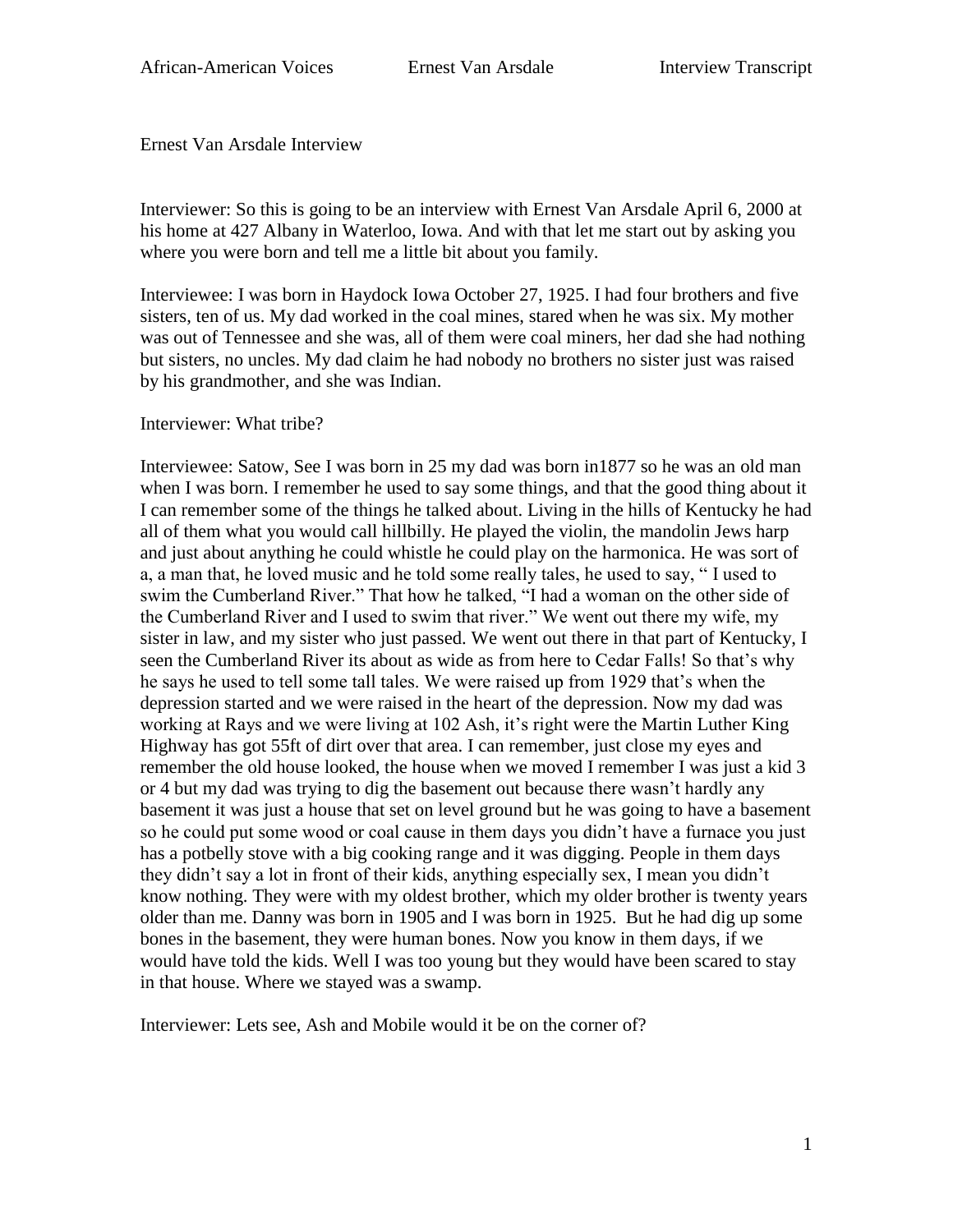Interviewee: No Mobile is further west of Ash, there's mobile there's Ash, there Beach, Right down there is Lyndon and right here is the outskirts of land and were I'm at is four acres of land.

Interviewer: Yes, So it was Ash going down towards or closer to the railroad tracks.

Interviewee: It was toward at the time the Great Western Tracks. It was a grade. This grade was built and it run through a swamp down there were the Eleanor Central is and all along were East High Stadium is, there was swamp land. So the railroad built all of that up with dirt, borders, rocks, anything they could to bring the Great Western Tracks through but that swamp was still there. Where we lived at 102 Ash was swampy, in fact a fellow by the name of Melvin Wright a black that used to live in Buckston but he had come here earlier and he was a farmer, a black farmer but he worked a Coal Renden Works. So Coal Renden Works would give him animals that was supposed to have been slaughtered. Maybe the baby cow didn't have but one leg or something, or a goats something wrong with them, but he would take them and try to put them on pasture and if they died he'd thrown them in that swamp and you could smell that swamp, That why I guess didn't nobody lived down in that area. But down in that area as I remember the people that live across, there was old lady Koudoff she was Russian, old lady Pauloff she was Russian. old lady Schuler she was German, and Frank Avey was Mexican he lived on that block, We lived on one side, cause we was black. But I remember them people.

Interviewer: What did they do for a living. Avey, Koudoff, Schuler, what work did they do?

Interviewee: Well most of the people, even the Russian, they worked at the Eleanor Central. Now at that time a lot of people don't realize but the Red Packing company didn't hire people 'til 1920 and the Red Packing didn't start packing till 1896 but didn't hire black people 'til 1920 so my dad was fortunate to get a job there in 1927 and I remember he used to talk about, " I didn't make but 17 dollars this week" but he's got ten mouths to feed, that why I said it was tough. We had out door toilets; we had a well pump you know.

## Interviewer: Electricity?

Interviewee: No electric. What is electric? My dad tried to blow out the first electric bulb he ever seen. See down in Buckston they didn't have electric. It was coal miner, they didn't have a house. Everything was company owned the store, the whole town. We didn't know nothing about electric until we moved here

I Interviewer: Was Buckston still a good place to live.

Interviewee: As far as my folks and people that live there in Iowa. There were more, there was over 5,00 black people in Buckston. Now, I wasn't born in Buckston I was born in Haydock that five miles from Buckston. But all of my family was. My dad had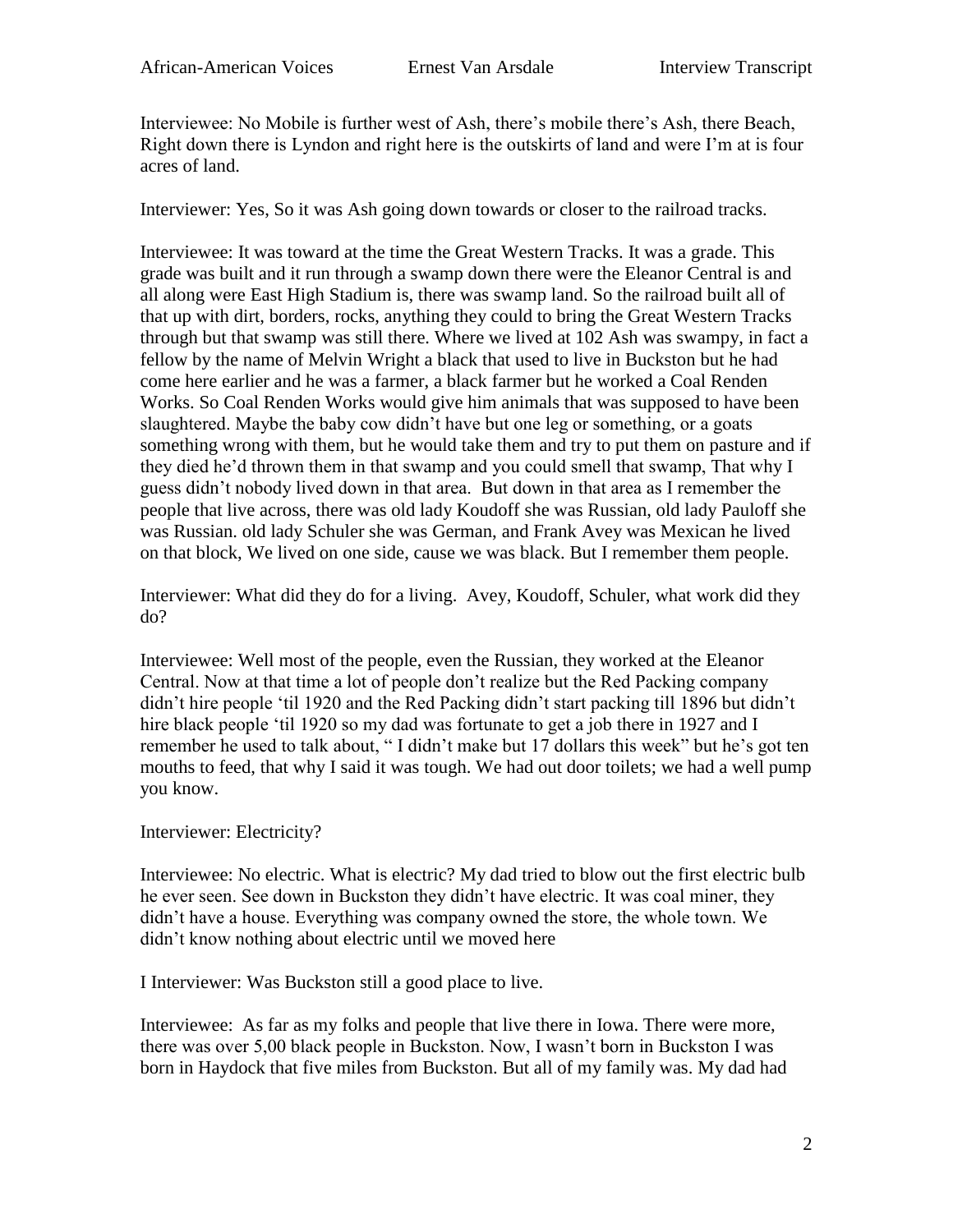come here in 1905. They always say people were treated pretty fair. Of course not perfect. They had their own Black Cemetery, their own black ball team

Interviewer: Very good I heard.

Interviewee: People went to church together, went to school together, the YMCA was, See when you are living under somebody else's rules all the coal company wanted people to do was to get along and to work and get that coal out of the ground so it wasn't much discrimination like it was in Waterloo, and Cedar Rapids, Des Moines, Davenport and these other places, then you must remember these people had just started coming to Buckston right after the Civil War, 1870. These were ex-slaves, they were people from the baulking countries, like what we have here Bosnians, Italian, a few Jewish people, a lot of Swedish, Swedish people, Germans, most of the white people come out of the mines of Pennsylvania, Virginia, hard coal they called it Anchorites

Interviewer: Good coal

Interviewee: Good coal yeah, and they knew the coalmines, and they lived together but Buckston wasn't really a long place say 25 or 30 years it didn't last to long

Interviewer: A lot of very important people came out of Buckston, George Woodson, Minnie London, there were the however short lived it was.

Interviewee: Milton Fields

Interviewer: Milton Fields, It produced some well-educated, highly motivated people.

Interviewee: Martis, Scott Martis. Yes they did; they had lawyers, they had doctors. The first name you mentioned?

Interviewer: George Woodson

Interviewee: Yeah my dad used to talk about him all the time. He come out of Virginia, ex-slave. We had people right here in Waterloo. I remember old man London and Mrs. London, that was Milton Field's wife mother and dad, he was a lawyer. You heard of Ferguson Fields up here Doc Ferguson course he come out of Texas, he come her I think around 29 or 30. It was a Betty Paige; I always think about this man, her dad was Clarence Hackett, nobody much talk about him but the man was smart. Back in the `30's he fixed peoples shoes. He had the shoes sewing machines, he had the whacha-macallies, thing you put shoes. I remember going there as a kid and he knew all about machinery. What I really remember about him was that he had a popcorn stand and he used to roast his own peanuts and you could smell them peanuts on a hot summer day. "Mr. Hackett is roasting peanuts!" You know, and thing was so simple in them days. Right on the end of Beach Street, Douglas and Beach we had a place called the Lawndale Playground. It was where black people would put on minstrel shows not white people and black people would paint their faces black. Two guys especially I remember was Bud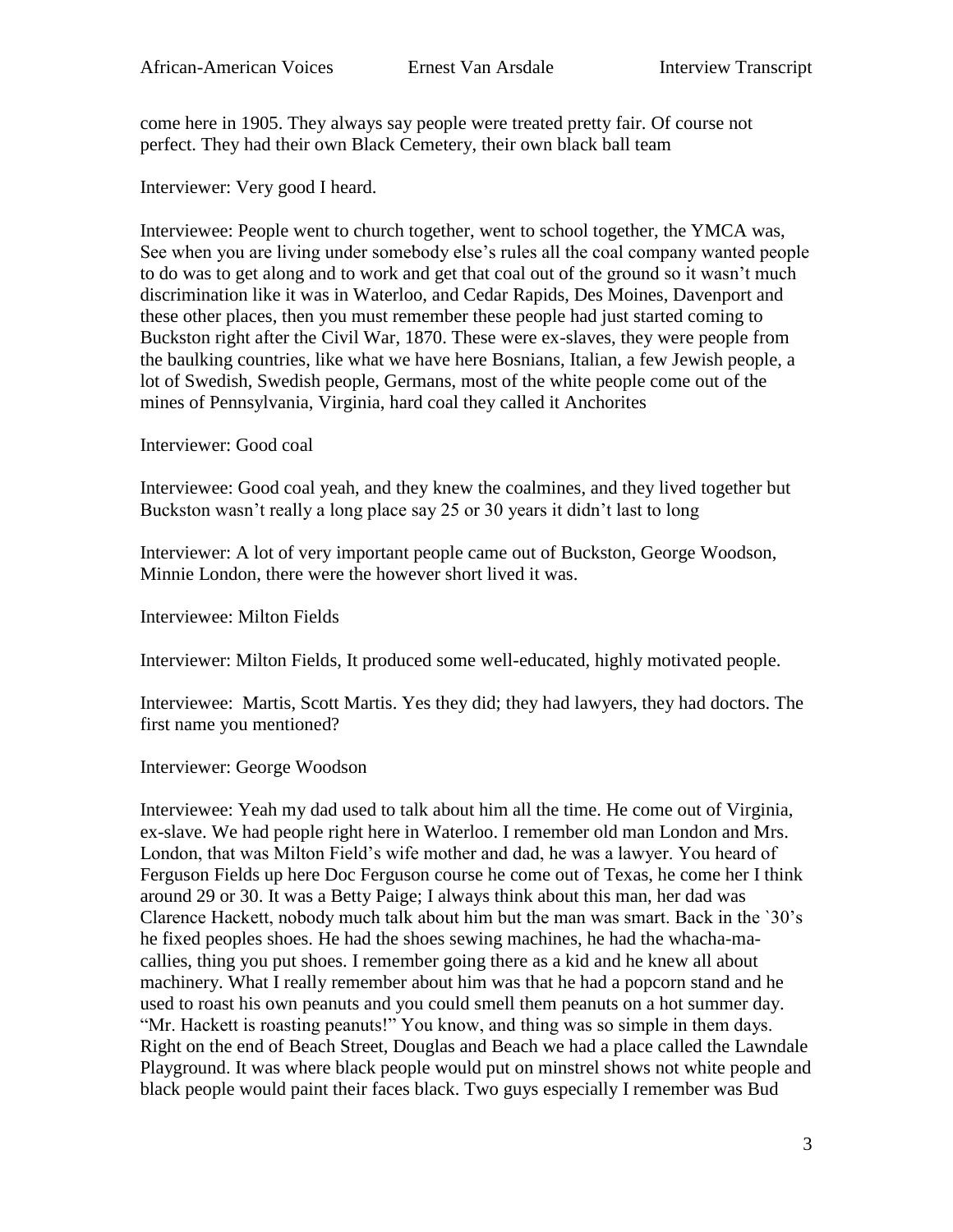Howard…Robert Howard and Babe Ussman…William Ussman and they would call themselves Midnight and Daybreak. Now is wasn't like it is now, even before Amos and Andy. Them seats would be filled with white people. They would come from all over Waterloo, West side and everywhere. You had it being where black and white were all out here this neighborhood was, of course we were all on this side of the tracks

Interviewer: The north end?

Interviewee: Yes, I remember when it wasn't but one black family of Sumner Street. I remember when Doc Ferguson, as I said I was a kid, but I remember a lot. When Doc Ferguson moved up on Beach, I remember they burned a cross in his yard. We had a preacher on Beach were Vanetta Bird lives today, his name was Reverend Lewis, he was a ex-slave, an old preacher. His son was Walter Lewis who got to be a lawyer now all over the country. I remember when Lawyer Fields bought a house right up on Sumner right across from Grant School, on Sumner, he had a lot of trouble there. All of Beach Street was strictly white. Further down Beach Street between Albany and Douglas there was McKinley Cook and Old Man Sheldon who was. There was two brothers Paul and Saul

Interviewer: Sheldon?

Interviewee: Yeah. Paul Sheldon had a tavern down there where Cliff Shepard club used to be, sold nothing but Grain Belt Beer.

Interviewer: (laugh) Good Beer

Interviewee: But you had to be sitting on the stool all night. I shouldn't put that in there.(Laugh) It was good for a laxative, grain belt beer.

Interviewer: It was grainy stuff.

Interviewee: yes, and he had a beer tavern and he didn't have but one arm. His daughter was four tints, and his wife, both of them looked like they were white but they were black, and the daughter was hoar tints, she was real, real light. She married August Anderson and they had a son by the name of Dickey and Gussy Jr., Gussy still living but I put stuff in there like that just to try and let people.

Interviewer: Cliff Smith had a sister, Vivian, did you ever, she was a bit, she would have been a lot older than you. Was she around when you came?

Interviewee: He had a sister, but this one wasn't named Vivian, I'm trying to think.

Interviewer: She went to what then would have been call 'the old teachers college'

Interviewee: U-N-I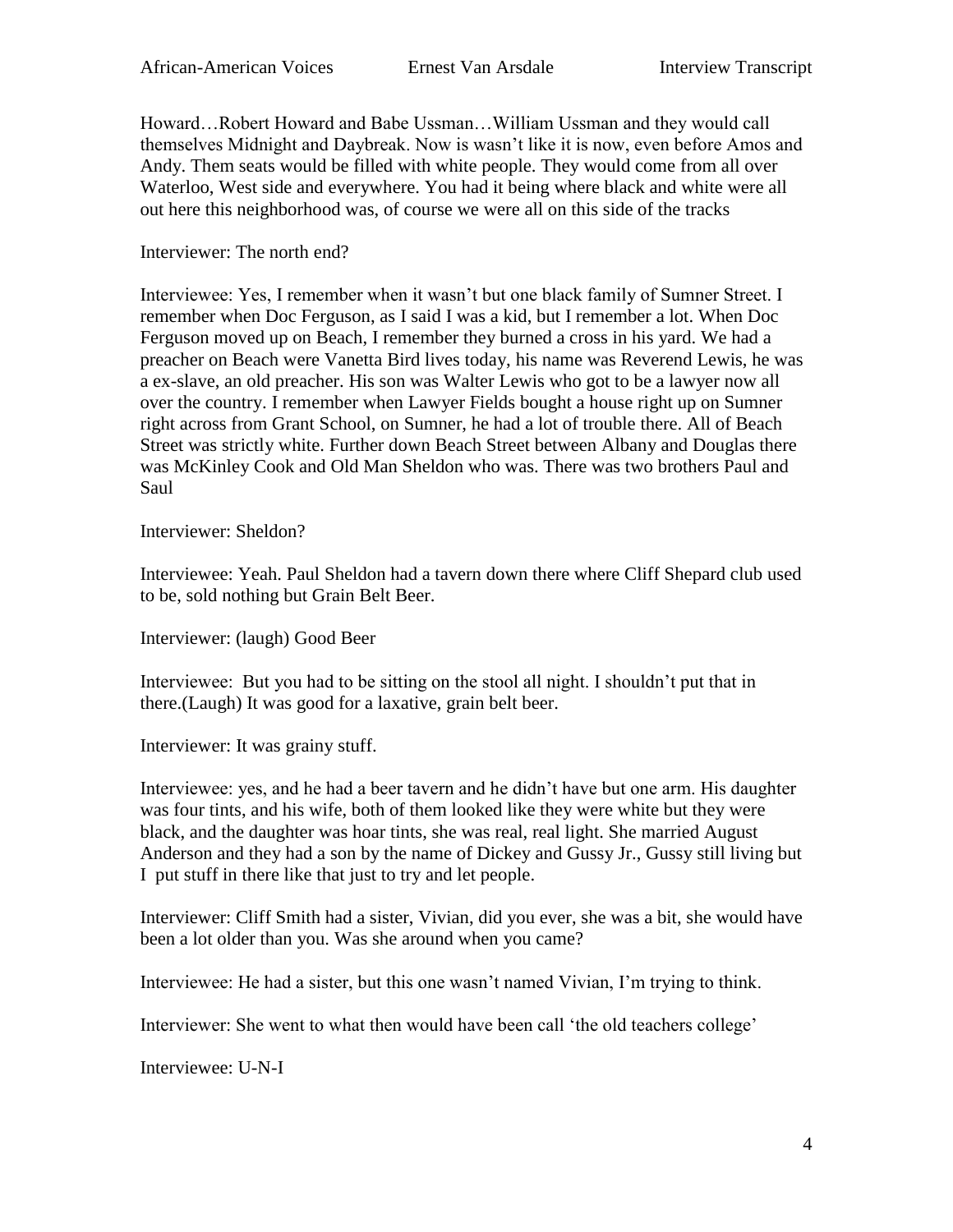Interviewer: U-N-I

Interviewee: I'm trying to think of her name. The reason why I remember her is because her and another woman went downtown to eat and they went down in Jake Ensues's basement where black people could eat sitting down it was on 5<sup>th</sup> Street it was about two or three doors down from Pitssies, but you had to go in through the alley and go in the kitchen and Jake would give you a plate and you would stand in line and this includes the kids from East Jr. High School, which is now the police station on  $6<sup>th</sup>$  Street and the black kids from East High. See we had East High and East Jr. High. East Jr. High was built before East High

Interviewer: Actually East Jr. High was the old East High.

Interviewee: Before they, yeah it was pretty well run down. But she went down there to eat, I'll get back to what I was saying, Cliff come in there he'd seen her or something and he beat her up them steps out of there and said, "don't you never come in here!" Cliff and Hubert, they both try to help people in their way, Cliff had quite a bit of history here in Waterloo he come out of Kentucky. Both of them they did things, of course Cliff was into selling beer. Excuse me, and now you talking about soul food

Interviewer: I've got a few pounds of Cliffs on my belt-line here.

Interviewee: Cliff had some cooks down there that was something else. He had a guy he called him Pri-lined it, his name was Percy McDaniel and he didn't. I remember we used to go down there and eat chitterlings but you want to hurry up and eat you chitterlings before it got to the bottom of the pot. When you got to that bottom seen rocks, corn straws everything. " Hey man get my chitterlings off the top." "Well it's about gone I got to got to the bottom." (laugh) But John Web he was a good cook, John was a good cook

Interviewer: You mentioned another name, I want to back up, Ussman, do you remember another woman by the name of Nanny Ussman

Interviewee: What's the first name?

Interviewer: They called here Nanny, that all I can say, she was born in Mississippi as a slave as a young child and then came up and live here to the mid `30's when she passed away. She was an older woman when she came up

Interviewee: I remember Blanche.

Interviewer: That might have been her name and Nanny was what they sort of called her.

Interviewee: Well, let me tell you something about her I don't think Blanche Ussman was old enough to be an ex-slave.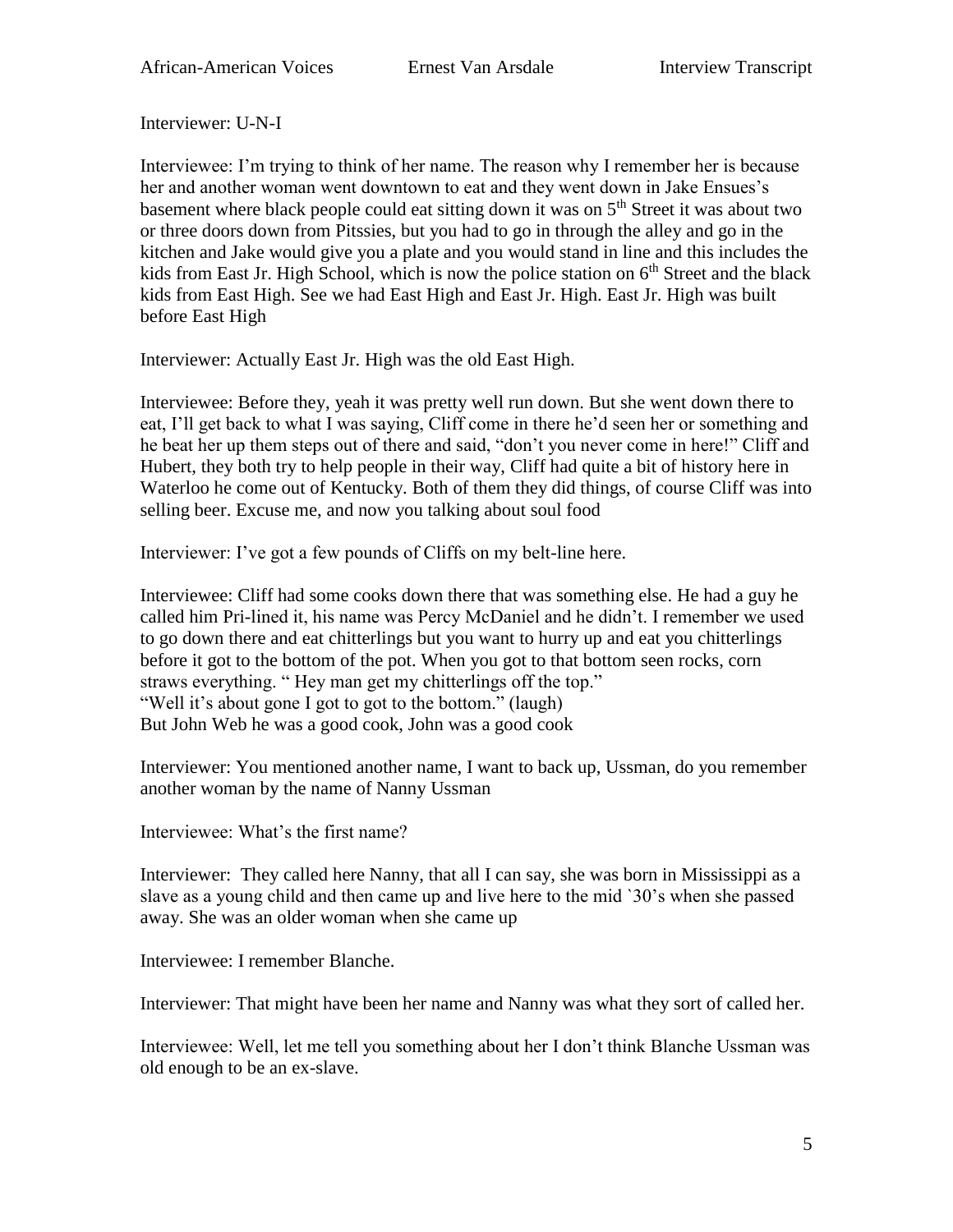Interviewer: Okay

Interviewee: She lived on the corner of Hawley and Beach, right across from, what is that now, I get kind of short when…

Interviewer: Would you like to take a break and…

Interviewee: No, get to talk I got to keep on. She was what you would call a fortuneteller. This was back in the early 30's I was 7 or 8 years old, my brother who was 3 years older than me called him salty and a kid by the name of Leo Johnson. She used to get us to freeze ice-cream for her right across from Martin Luther King what is has something to do with it community college or what ever. Excuse me. She had people to come up there. White people, you'd see cars from Chicago, St. Paul, Minnesota, I named the state; Michigan, man where's Michigan its up here somewhere, man I ain't never been out of Iowa ; Buckston, Cedar Rapids, and Waterloo is as far as I've been. You know. She told people, mostly white women, old. "You gotta help me find, get my husband back." She had a great big crystal ball I used to go and look in the room and see all this stuff, you know drapes and stuff and she would wear different kinds of outfits with velvets something like a turban around her head. Mrs. Ussman, I don't know if its some kind of power she had or what, see people in them days believed in a lot of superstition stuff, voodoo and you take a person like I told you Don, when I was down at the Courier talking about the guy they called Trout, and she was sort of, people believed in a lot of this old stuff that a lot of it come out of Africa. She would tell these people. " Now you take… so-n-so." Obviously I'm guessing what she said but I'm trying to use an expanse of what I've read and what I think. " Now you take so-n-so and you put up under you mattress or your pillow and you get your husband back." People they believed her and they paid her good money and she had that place fixed up nice, wonderful furniture we'd go through there and look. " Now you kids go on down there and fix the ice-cream, don't be looking around." But she would pay us maybe 10 cents apiece, that was good money back in the `30's. Why you could go to show for a nickel, a buffalo nickel, and a bag of popcorn. Now the popcorn cost more than the show.

Interviewer: Was there anyone who could cure, who could heal, lay hands on, give you sort of a tea or something because there was a lot of people a lot of Germans in the area that I grew up, you had skin problems, shingles, arthritis, and you'd go to them and they could either rub you or put some little bit of sav on you and cure you I mean things that the doctor couldn't do. Was there anybody in the black community who could do that?

Interviewee: Your talking about my dad! This, what do you call this, big masalin out here in Riverside Cemetery, you seen the word Bickley?

Interviewer: yeah

Interviewee: Old man Bickley used to come to my dad's house. "George?" Yeah doctor Bickley have you got my medicine? Yeah I got I gotta go upstairs and get it out of the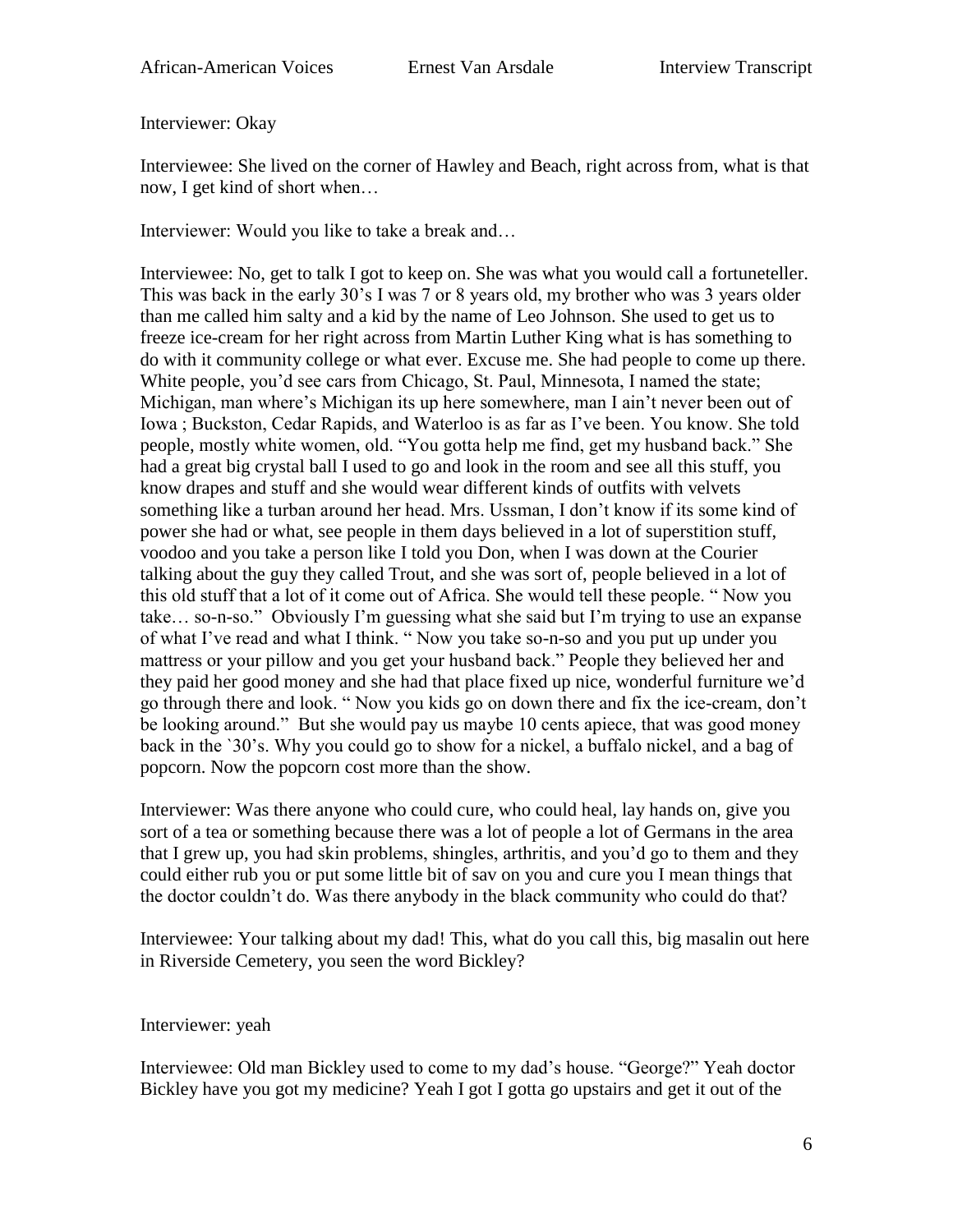Attic. He had what we called a Crocker sack or a gunny sack he used to go out into the woods and get different kinds of roots he had a wild weed he called bone sap Indian root, Muslim, all that kind of stuff he had roots he would dig up he learned from his grandmother. She taught him all that stuff. I remember women used to come to the house. "Uh Mr. Van Arsdale, my daughter is having trouble with her period" so he would fix what they call ginger tea, he would make tea out of ginger, out of sage, bone set and all kinds of stuff. If you got a bad you could go down or reach up in the flume of the stove and get soot then go in the basement and go in the corner and get a whole lot of spider webs, then mix and put that spider webs and soot over that burn. I remember I had this cut right here, fell on a piece of glass and he said, " Go out on the back porch over the door and get that jawbone." It was from a dog, well he broke that jawbone took the stick then took mar and put it over the cut. So as I got older, when you get older you think, my dad went out there and got that mar out that jawbone from the dog that we had found along the Great Western Tracks when we went picking up coal. "Boy get that dog skull and bring it here" he took it home, took the hammer and cracked it put it over the door. Now suppose that dog had rabies or some other disease, he put it on my cut but it healed up. But the worst thing, I'm just going to tell you about what he did to me. I was pretty good at playing sandlot football, because I didn't go no further than grad. School really it what I learned or what I know or little bitty things that I do know in learned at grad school from an old teacher named Marguerite Naggel and she looked just like Janet Reno! But Janet Reno was a little bit better looking, but they was both tall and she was full blood German. I hurt my leg playing football, I almost had a touchdown at grad school. If your ducking the guys after you and you ducking the sand babies that's where Big Sun got so tough, that where he started practice. I come home had this big knot right there. " Lets see your leg boy, you in there Eddie?" he called him Eddie we called him Salty. "Yall go out there to Melvin Wrights building get a grass pile of cow manure. Go in the attic get a gunny sack and take a shovel." So we went out got us a pile of cow manure with bugs [make fly noise(laugh)] all in it. Got a gunnysack, my leg wasn't no bigger than that. Put that manure all over my leg, took a gunny sack and tied it all up with bail entwine. " Pappa I don't have to go to school." "You going to school" so I went to school in the fall of the year, I never will forget the year, the manure began to perculate; bubbling then start smelling the girl in front of me "what's that smell?" The one in back of me " Ernie Van Arsdale he got something on his leg." Mrs. Naggel comes back. "What is that smell?"

"Just something my dad put on my leg to make it well." All the kids looking, this is a Grad school, 1937, `36. "What is that Ernest?" "Cow…" "What'd you say?" "Cow poop." "You get up take your books and go in the closet." But it got well. All right, that was about 1936 or 37, in 1952 I asked doctor Nash when he started practicing down there on the corner of  $5<sup>th</sup>$  and Sycamore. Marsh Place building; which they are now remodeling, I said doctor Nash I got hurt when I was a kid and my dad had my brother and I to go out in the country and get some cow manure he wrapped that around my leg with a gunny sack and some twine. He said, "yeah, you ever heard of Tara Mason" I said no he said, " Well let me tell you something, your dad knew what he was doing. Tara in Latin means hurt and Tara Mason is a drug and that's in that cow manure when cow boys are riding these big bulls bucking horses, hurt there leg break an arm or something they get cow manure and put on there. Where'd your dad learn that from?" I said he must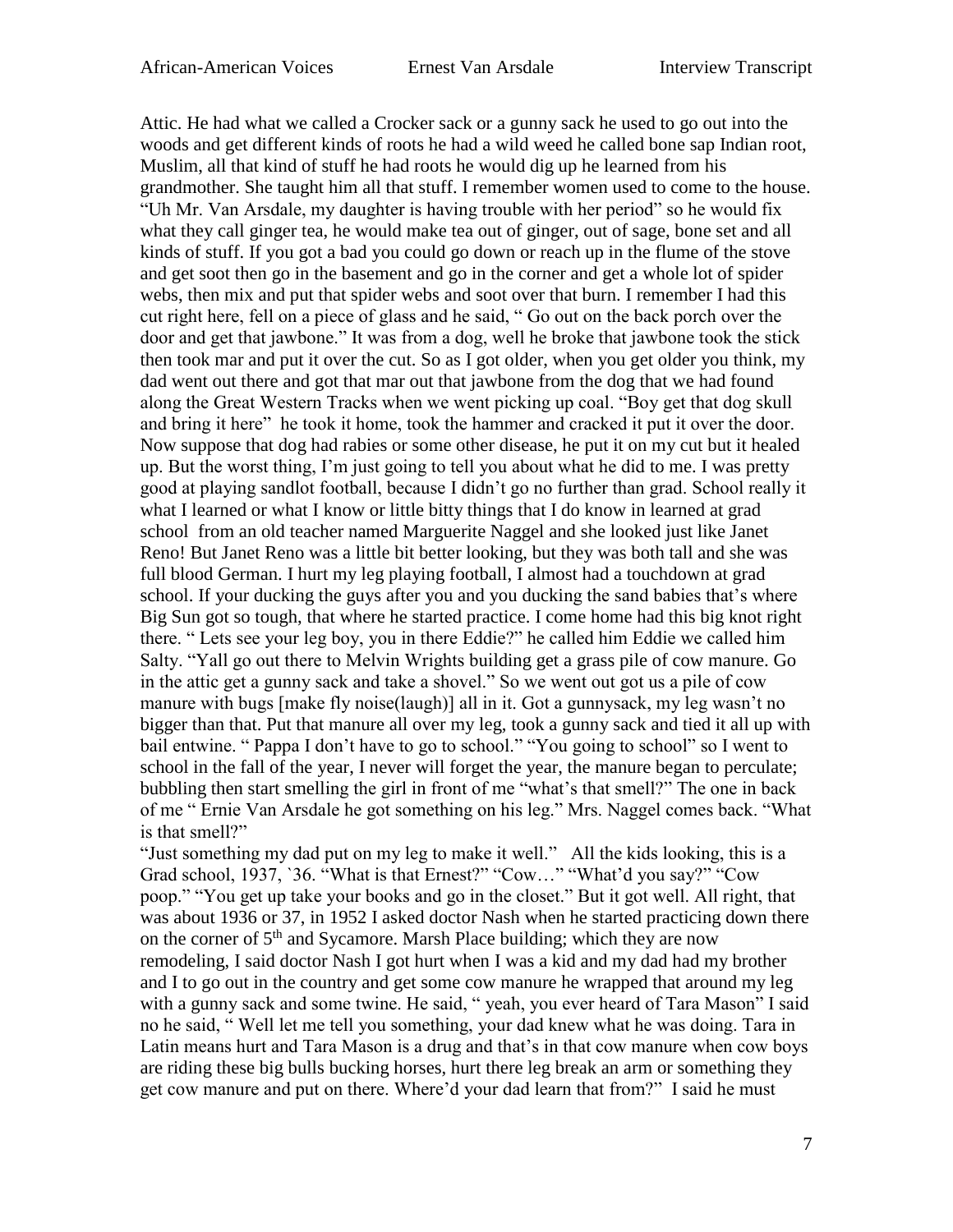have learned it from his grandmother I don't know but it healed the bump went down. I always thought that he had some kind of, but his was herbs.

Interviewer: Right, as opposed to that hands on.

Interviewee: Now I don't know what old lady, we called old lady Ussman, Mrs. Ussman. Now her husband, Old Man Ussman was the Indian, hair way down here. He used to ride a black horse down through the alley of Albany all the way from… he worked at the Eleanor Central, he'd come up to the Eleanor Central in this jet black horse no hoard or nothing, no saddle and that black hair would be come up through there just flying and that black would be straight up. "Old man Ussman must be late for his dinner." (laugh)

Interviewer: Keep talking, where did he come from?

Interviewee: He come out of Mississippi

Interviewer: Oh, he did come out of Mississippi too, Lets get back to Haydock, we got a little bit side tracked, Haydock we got a little bit side tracked.

Interviewee: Well I get the talking and I tell you I can't remember it so I better hurry up and say it.

Interviewer: Why did your family live in Haydock as opposed to Buckston?

Interviewee: Now remember this, coal was in different parts in the area. Buckston, the camps were named by number Rex 5, Rex… I used to hear Lewis Birkens. "We used to go down in old Buckston down in old Rick Swave"

Interviewer : Was a vein underneath the ground.

Interviewee: Yes, Yeah, so they found after, see they had mined coal way back down in that area not only Buckston there was other places Persian, Consul, Heightman around Oscar Luscen in that area coal fields. There's one name I can't pronounce

Interviewer: Begins with an "M" mucha…

Interviewee: matcha…. Matche-something. But they started way back. Well after the coal played out, or the mines, either the coal play out or the mines get flooded they cant deal with water in the mines, it's going to affect everything the electric, which they did have electric for the mines and for some of the store but not the streets of the peoples homes. So they moved to Buckston…ah… Haydock, which that didn't last to long. It take a lot of people to come her from Heightman, Consul, Levita, Buckston and Haydock was were most of them come from. This is the way I look at it the reason why I say Waterloo and Cedar Rapids had a lot of prejudice, most of your people that came to Waterloo black came to break a strike and the majority of them come out of Holmes county, Mississippi which is Durant all around Mississippi. Some from other place Water Valley, Mississippi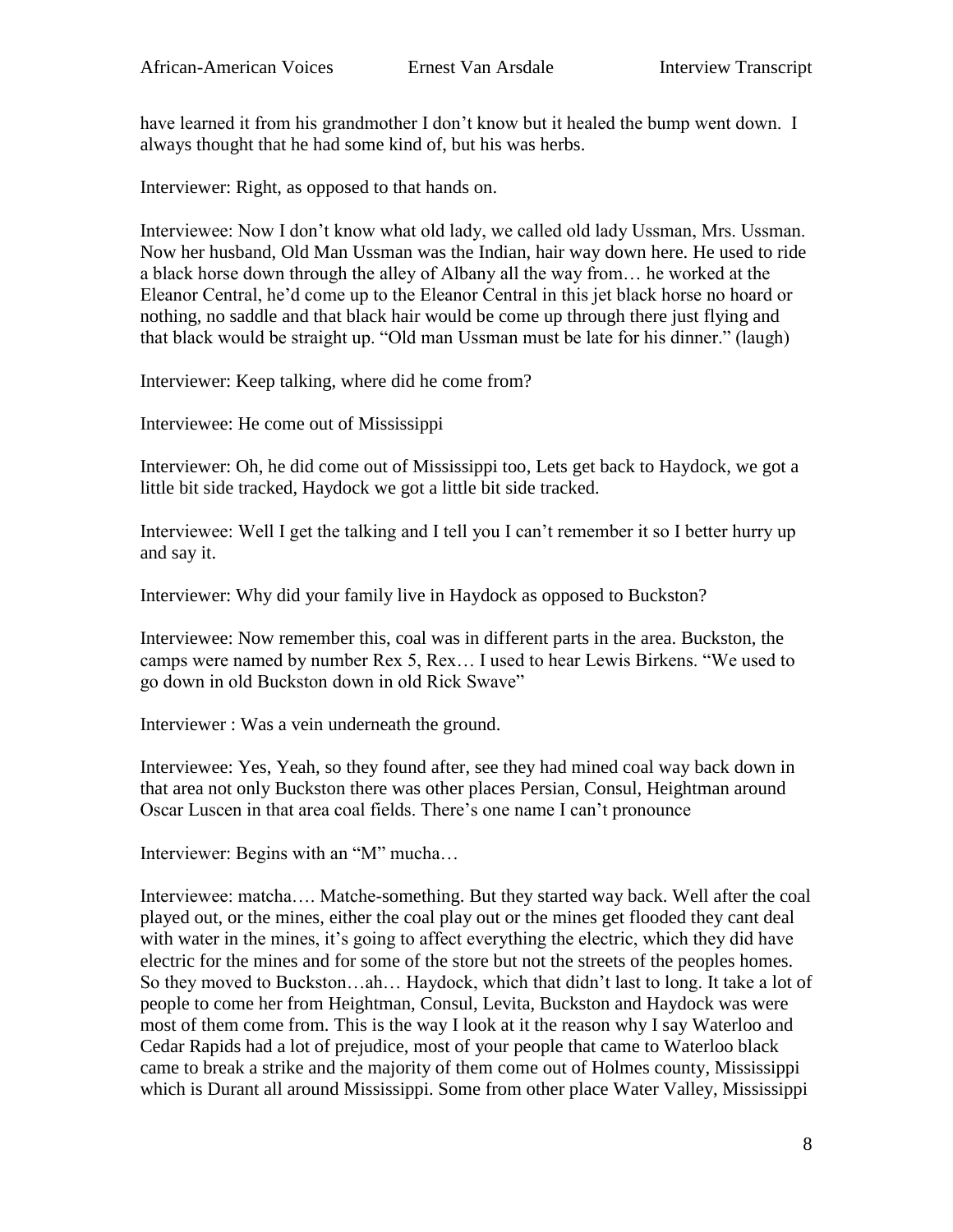where the Eleanor Central run through. Well them people come up here they didn't know, they were treated similar to the way they were treated in Mississippi, and the people knew that here, the white people knew that. "Well they can't got to our church, they can't go in our restaurants, or our beer taverns. They even had a certain place in that cemetery where black people were buried; they weren't buried all over the place.

Interviewer: Which cemetery was this?

Interviewee: Out there by the old Cedar River park.

Interviewer: Umm yes.

Interviewee: It was a certain… way down there on the end. Right in one place. They had places in town where you could eat. I remember Morris, your couldn't even go in there to make a phone call. " No, No, get out of here." I always think of Hickies. Hickies was on 4<sup>th</sup> Street up by the Eleanor Central. I forget what street it was after you change, well, we had a black woman that fried chicken there her name was Lavelle Cook, Gary Cooks mother who was a preacher and we had a radio announcer that announced out here on the old twenty her cocks and he used to always get her own on the radio and say "Come to Hickies and eat Lavelle's famous chicken!" We couldn't go in Hickies, but it was a white guy that lived up the street named Glenn Head, he had a place on 4<sup>th</sup> Street called Super Chef, before Linburg got in there and Head he didn't, I don't know if he was mad at Hickie or what, but on Thursday he would get a bunch of us including your truly, not too many and he'd give each of us five dollars to go in there on a Thursday and occupy a boot, one person to a booth just sit there and the waitress would come and the wouldn't say "You want a glass of water?" or nothing they would just… so you sitting there you looking at them now if you say something if you say "I need a glass of water, when you gone serve me?" Your disturbing the quiet peace so Hickie would call the police then they would come and they would stare, now here come the pupil mostly John Deere from the west side. Come to eat LaVelle's famous chicken that Herm Cocktails advertised never did eat, I wish I wanted some. (Laugh)

Interviewer: When was this? Give me a year.

Interviewee: This was in the `50's I'd say...I don't want to be wrong because hey, I'm on television. Somebody looking, "I'm going to sue that guy because it wasn't that year." But it was in the `50's

Interviewer: That's good enough

Interviewee: And I ain't gone be exactly right so you get that straight.

Interviewer: And the man that got you to do it was?

Interviewee: Glenn Head. He was a white.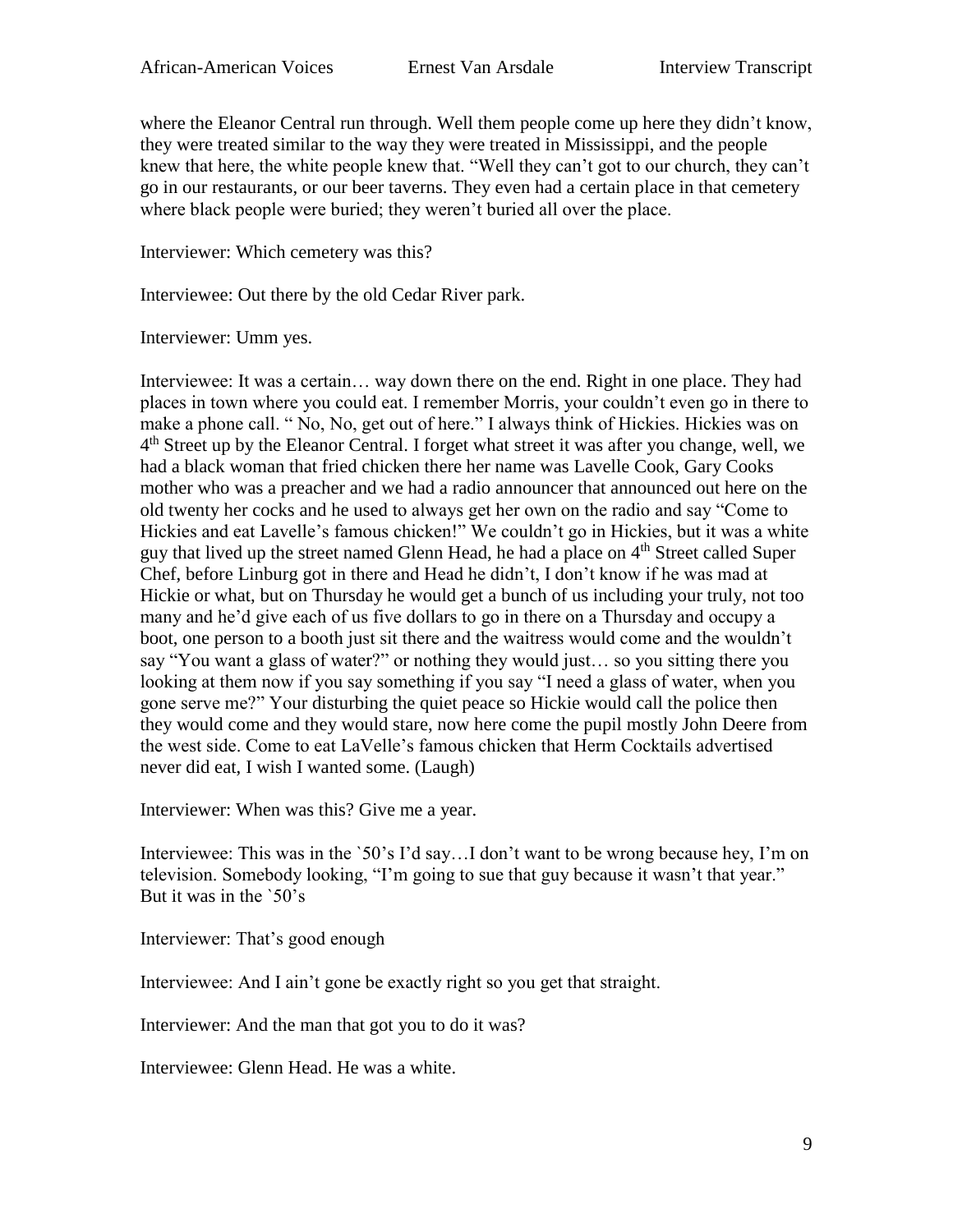Interviewer: He was a white guy

Interviewee: Had a son that rode around in a wheel chair and he live up on Albany

Interviewer: What was the first place downtown that you remember that allowed blacks to come and eat or… how about this… well, come and eat lets start there.

Interviewee: Didn't none of them allow you to eat, you took it upon yourself

Interviewer: How many served you, who was the first to serve you?

Interviewee: Jake Ents, where we had to eat in a basement, where you go with your plate and go to the kitchen. On a Friday if you had fish if they bought the fish through the door back to the kitchen " Hey don't throw that out, bring that fish back over here." They 'd cut it off and put it on your plate. You had to be careful of your mashed potatoes because people who smoke would put the cigarettes out in them. " Ah, got me another cigarette(cough)" just move it aside and keep on eating because he couldn't cook

Interviewer: When did he let you eat upstairs?

Interviewee: Never!

Interviewer: How about theatres

Interviewee: Well we had the State on Fourth Street, we had the Palace on Sycamore, we had the Strand on Fourth Street, We had the Paramount on Fourth Street, We had Iowa on Commercial on the West Side, later on they built the Orpheus. Now believe it or not the one that gave us the hardest was the State right across from Woodward, here's blacks on, here Woodword the state would be where the oscal drove us. Billy was Jewish and my cousin Napoleon Robinson, black of course and another black fellow by the name of Clay. They worked as janitors cleaning up doing whatever Billy told them to do. She would direct us to go up in the balcony. "You were you go you go up in the balcony" Hey the balcony had the best seats and you could throw down there on the folks down there. "Who's throwin' that popcorn down there" You know. The State Theatre. The Strand wasn't no balcony that I knew of I mean not the Strand the Palace. The Paramount was beautiful, they tried to send us up stairs but it was so big you had two was to go. The shows were all right. Once you got in the show people forgot about segregation. They watching the show. I went to the show when it was 'no talk' movies 1928 Cedar Rapids the guy down there with the piano trying to keep up with every thing. The screen about that big and they moving real fast you know but I remember that I remember the show in 1928!

Interviewer: Lets get the sequence right, you were

# **(END OF SIDE)**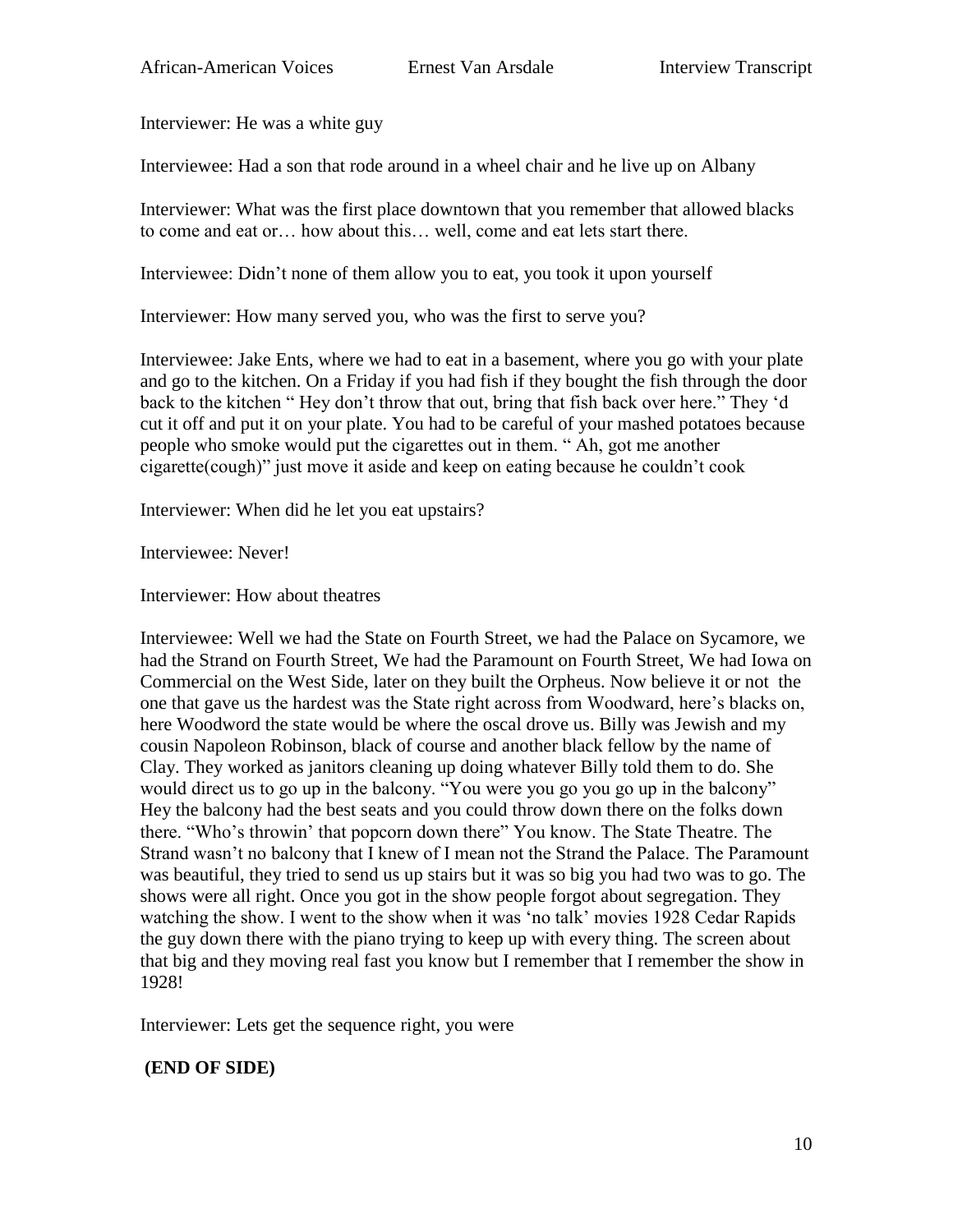**(START OF SOUND ON SIDE)** born in Haydock; did you move to live in Cedar Rapids at all?

Interviewee: yeah, but see my dad didn't have no house in Cedar Rapids. We stayed in Cedar Rapids with my older sister. Her name was Laura Belle Simmons. She married a guy named Sam Simmons and she had a little old house cute little old house by the river of course. Could you imagine everybody in that little house? I remember the first time in Cedar Rapids I seen a River. I said, "I see a River! I see a River!" And my oldest brother would pick me up and let me look at the River. First time I was scared of that train especially a train would switch them engines, and I remember them big old box cars and stuff like that. But no, we lived there I don't know for sure, maybe a year.

Interviewer: And then you came to Waterloo?

Interviewee: We came here in '28

Interviewer: '28?

Interviewee: '27 or '28

Interviewer: Got you.

Interviewee: but my dad was working on the hard road, building highways. A guy that, named Jess Harris, he went to Iowa him and a guy that Benjamin boys Wendell Benjamin and James Benjamin they went to Iowa.

Interviewer: Football players.

Interviewee: Wendell was I don't know James he wasn't to good.

Interviewer: Wendell was a good ball player.

Interviewee: Jess Harris was a track star at East High him and a guy named W.C. Anderson we called him "Boonie" he ran track. Edgar Penn then later on a guy by the name of Willie Pew, Edgar Penn, Big Sonny Flowers, all of these guys were stars in their own rights at East High.

Interviewer: In the 20's or in the 30's?

Interviewee: In the 20's. Big Sun played for Pat dad George Dean. Big guy right there. Big Sun wouldn't have been the star if it wasn't for George Dean. Whenever he got the ball George was this wide, hands twice as big as mine. See I get the talking and you got to bring me back.

Interviewer: Well, lets stop there for a minute because I find that quite interesting. East High had Blacks playing football,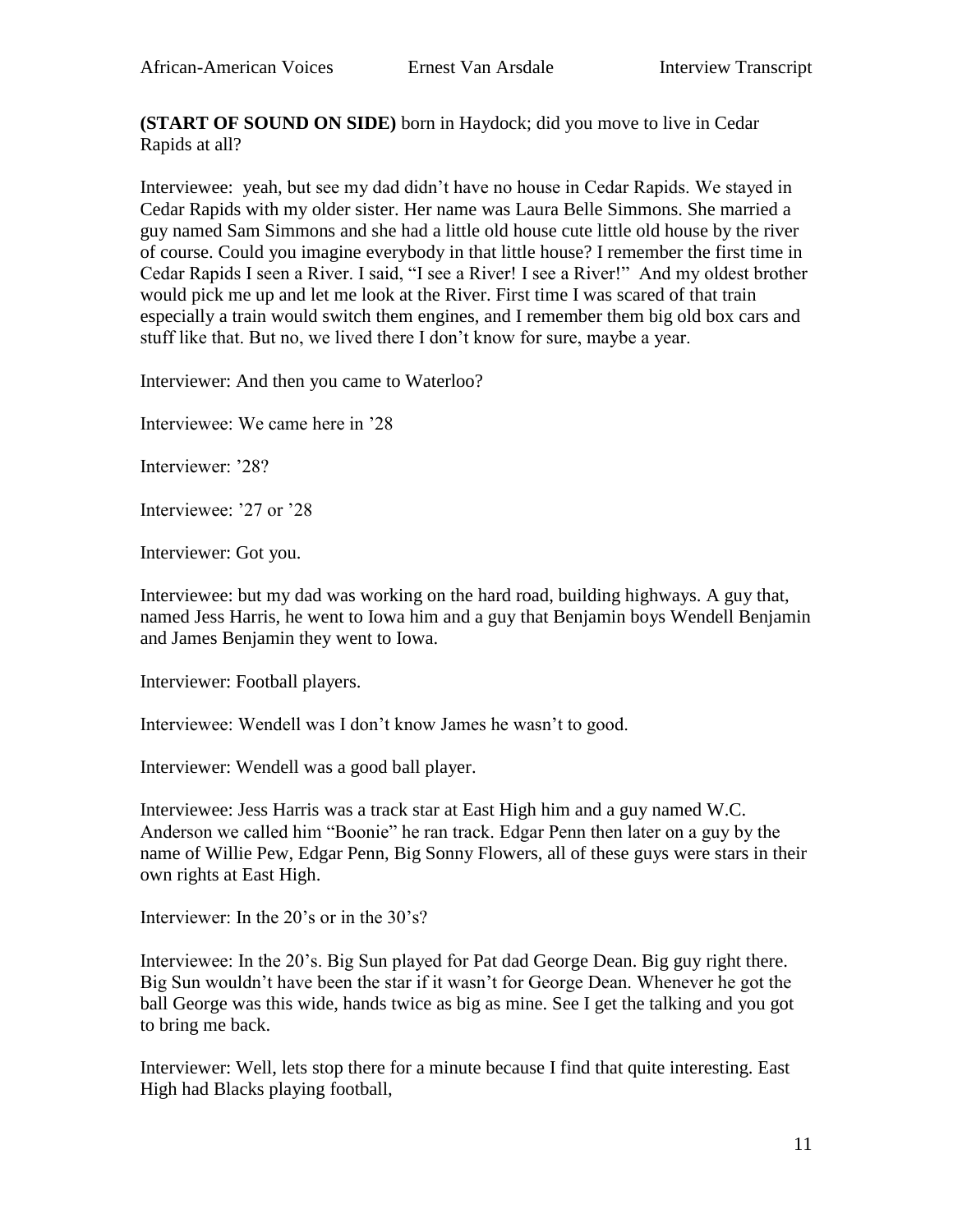Interviewee: yes

Interviewer: Track?

Interviewee: yes

Interviewer: basketball?

Interviewee: Now hold the phone,

Interviewer: okay, that where we want to go

Interviewee: They weren't too much on basketball.

Interviewer: why not?

Interviewee: and no swimming or wrestling at all

Interviewer: that's contact.

Interviewee: let me tell you something before I forget. This man right here my wife's dad, he told me a lot of stuff before he died. He said, Saully Taylor, used to call him Dicksy, he was a boxer used to box with

Interviewer: Pinky George?

Interviewee: Yeah Pinky George, but I'm trying to think of the guys name. He was a foreman at Rays over the sheet pill, Hardall, they called him Hardall, we used to go out there and watch him wrestle. But anyways, Charlie Taylor could go in the wrestling room at East High and start wrestling the lightest weight in the street clothes, beat everybody on the team up to the heavyweights but they wouldn't let him wrestle.

Interviewer: and the reason?

Interviewee: He's black

Interviewer: and why could blacks play football but not wrestle?

Interviewee: Well they said we had a smell. Said when we sweated we had a smell that was over bearing. (Laughs) this is what they say, see my son wrestled but Gabrielle wouldn't take him down to Iowa and he went down to Des Moines twice and won once… well he really won twice, he wrestled a kid by the name of Bill Tate Jr. and they went into two over times, they had three referees Mike had the green wrapped around his leg. The guy that was the coach come out of Waverly he worked with Bill Tate Sr. at John Deere. Mike had won down there the year before. So they went down into two overtime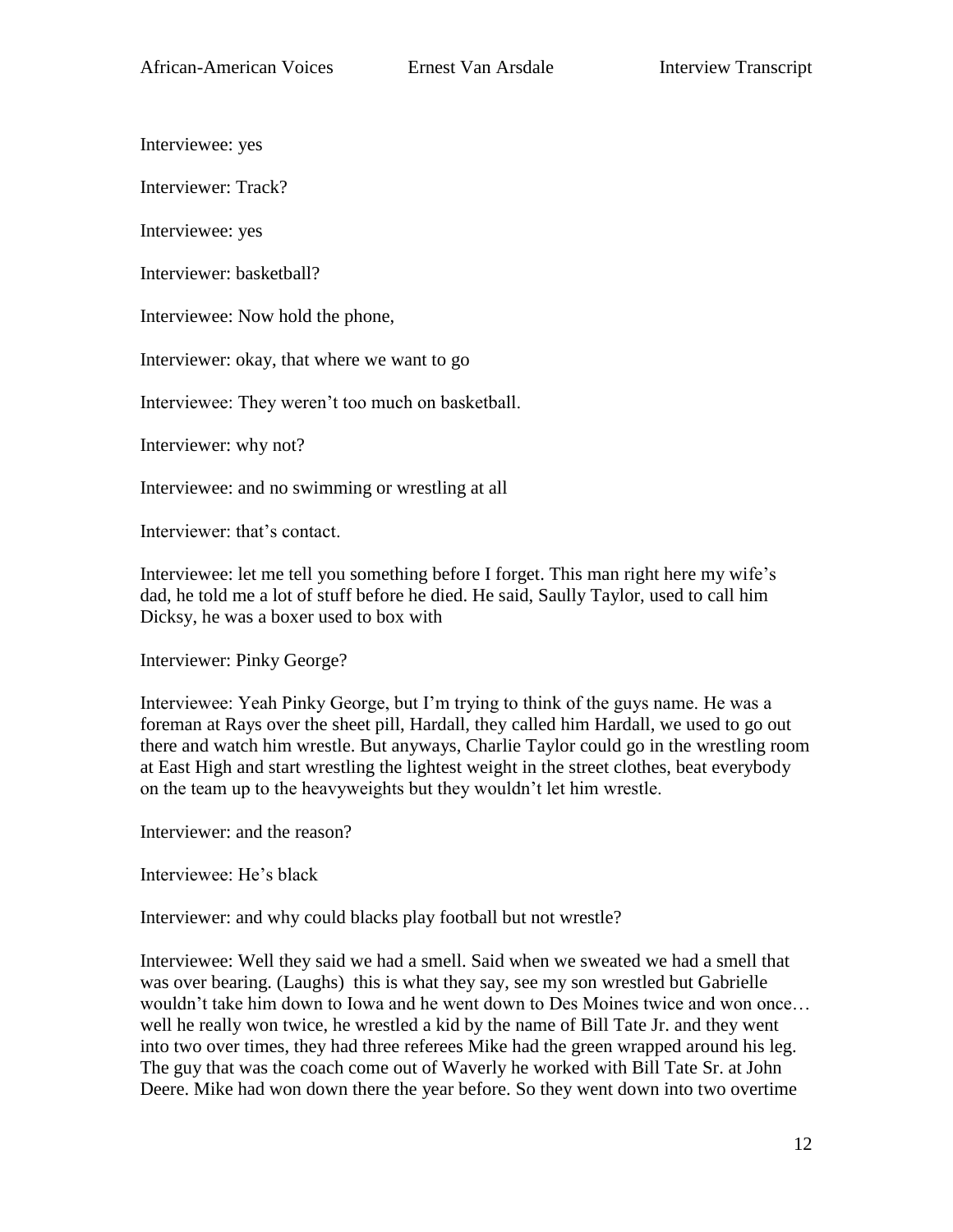Bill Tate Jr. and Mike this is down on his arm he come back, the two referees on the outside say, "Green one." What's that guys name? I said I'd never forget that guys name because I don't like him to this day.

Interviewer: We'll not mention his name.

Interviewee: No, I wont mention his name because he might hear it. It don't make me no difference! But anyway he said, "Mike" this is what he said when he got back in the huddle, "Mike you won it last year" Mike said, " He a point or two down" He said that Bill needs this, so he gave it to Bill Tate. That why I said he won twice, then he went to Iowa state and he took national.

Interviewer: So track stars, football players, when did East High allow them to start wrestling, play basketball, or swim? Do you remember when all sports were open to blacks?

Interviewee: I never know to this day if they ever had any swimming. I was one of the fastest swimmers in this… but I wasn't at school, I was at Red Packing Company. They started letting them Wrestle when a kid named Paul Stenson, Rev. Stenson that helped start up this church on Mobile, he got killed. I ain't going to go into details. Paul Stenson wrestled a kid name Dan Gable, beat him twice, Gable changed weights. Paul Stenson beat everything around here and there was another kid they called Doogie McDonald another black kid these kids were great but one of the greatest wrestlers that I think, black, was Ussman, Jim Ussman, got a brother around her named Emmitt. Jim Ussman was a football player, he was wrestler he was heavyweight, he beat everybody; good in track he was good at it. Everything that he went out for he was good but they didn't recognize things. Another kid that wrestled that I thought was good was Timmy Clinghammer. Wendell Love and Wayne Love, Wayne Love didn't know his own strength, Johnny Scott, Melvina Scott's son these were great wrestlers around her but I seen them get cheated so bad in different parts around here because my wife and I would carry these kids all over the states. We bought a brand new station wagon Oldsmobile just to carry these kids then we had a kid around there named, he's dead now, Aaron Roberts had a motor home, well we drove all the way down to Oklahoma we went all over with these little kids, with theses little nasty and stinking kids. "Tell him to stop at McDonalds." "I don't want to stop at McDonalds I want Chinese food!" and we spending our money, that's what we did with our two boys, we carried them all over. But you asked me a question, when did it start? They had some football players at east High that you wouldn't believe that they were black that you don't ever read about. You read about Jerry Moses, You read about big Sun Flowers, You never read about James Brooks, I never hear about James Brooks or people like that. We had a kid around here name Ezell Jefferson, tough but he did all his stuff in El Dora but he was a great football player.

Interviewer: Lets back up to education for a moment you said you went to gram school.

Interviewee: Yes I did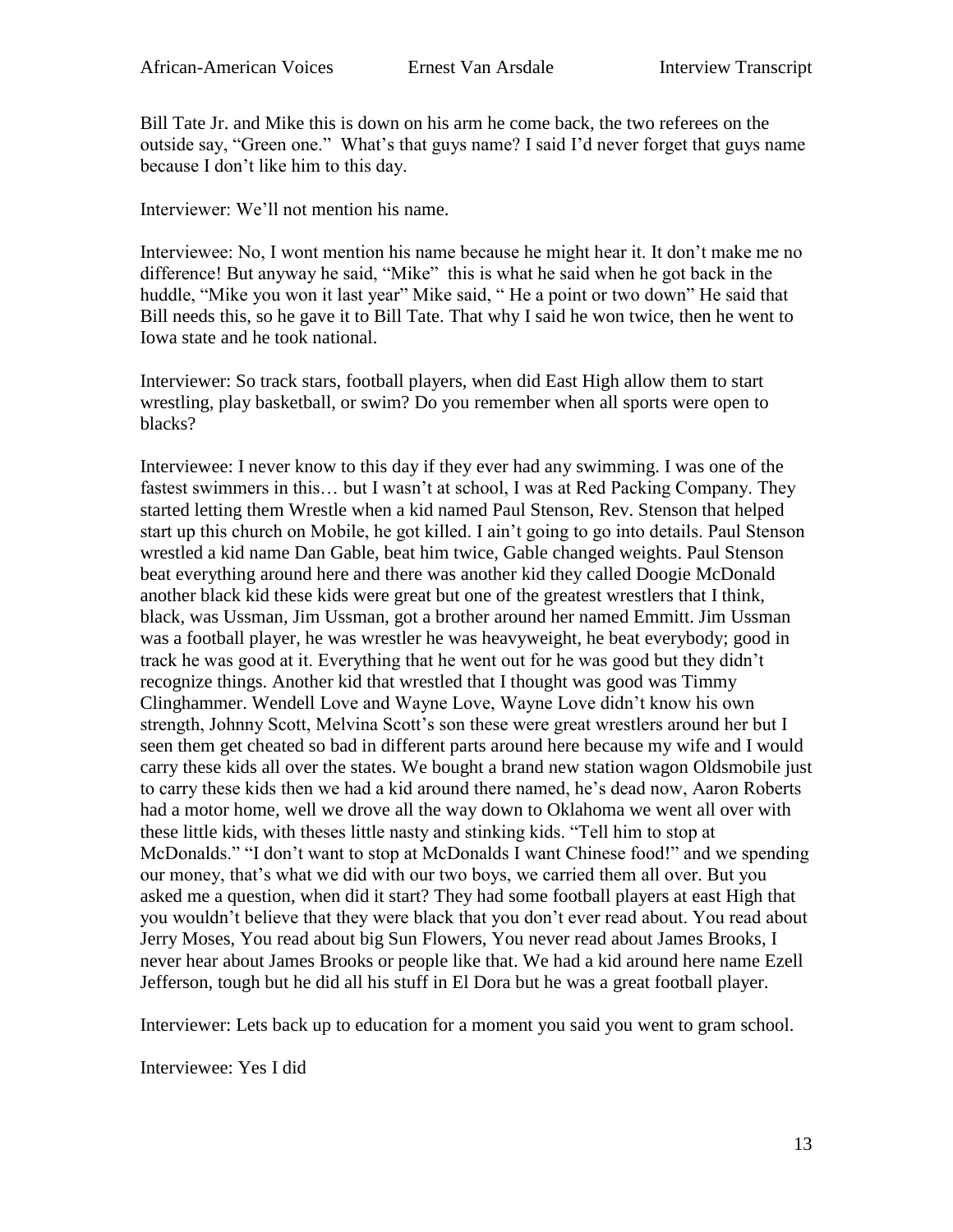Interviewer: How difficult was it for kids to go on beyond Gram to East Jr. or East High you know did kids stop at grade school, grammar school, did most of them go on to Jr. High School so what number percentage went on to high school and what did you do if you didn't go on?

Interviewee: Well it wasn't much that you do if you didn't go to school. There was a place on the River the called the Waterloo Waste Paper Company. It was run by two Jewish fellow one named Tomah and one named Sherman and they would work your butt off. Me and a guy named Earl Gadson, most of us guys got out of school because we were too poor, I had two strikes against me. In the first place I don't know what happened when I was in  $3<sup>rd</sup>$  grade I was a leader in the class, I would get up and talk I knew all of my arithmetic and all that kind of stuff but then something hit me, I don't know if after my mother died when I was six years old I got real shy, I got so shy I couldn't get up in front of the class and recite, I was nervous and that sucked me it still bothers me today and I'm 74 years old so what difference does it make? It had a lot to do with getting up in front of the class and making a report I was scared of people, as I get older it's still with me but not like it used to be. Then another reason I didn't go to school is because I was too poor. I'd say, well my dad; after my mother died, he started going with a woman that didn't give a darn about us she had two kids of her own, I'm not going to call her name and all of his packing house money which literally went to her. My dad wouldn't buy nothing out in this neighborhood like George Harpers store was on the corner of Douglas and Mobile. George Harper come out of Durant, Mississippi; he followed the black people up here and he opened up a store where the meat was rotten we used to go in that store and get, "don't you go in that store boy!" go in there and get candy bite down, worms! Spiders in your, when you eat your ice cream cone, you get down there and there's spider webs down there, you'd see spiders down in there. Sometime you *crunch noise* " Hmm that didn't taste right." You know you done ate a spider, and his kids, and the web too! (Laugh) He used to have in his basement after he closed the store, he had a machine were he use to get all the candy from Holland Candy Company, there used to be a lot of candy companies, and he would get all of his candy that done got old and he would melt it down and have little bars made out of them and sell it to us for a penny or 2 cents a piece. You'd go to school "man this got worms in it" carry that candy during school I want some of that candy, no that's got worms get that other one over there. It would be white on top the chocolate would be white, just take and wipe the chocolate and wonder if he didn't die it you know. But they did all that kind of stuff, My sister, the one that they had a white rose cleaner on Mobile, she married a guy named Joe Williams, when we first come here, she got some meat, she wasn't gone walk all the way out there, they had a store all the way out there on Ames street by Rays which Adam is on  $9<sup>th</sup>$ , she carried that back down there said. " this meat is spoiled and I want my money back!" but George Harper argued her down an call the police, they put her in jail. Our Belle Simmons they put her in Jail. Sometime I like to go out there on Courier you know this thing when you look through, you cant hardly see, even with the magnifying glass you cant hardly see, you cant see and I see a lot of stuff that I remember, I see the headlines. One thing that I must tell you, during the 30's it was hard to get oil during the winter. We didn't have oil heat or gas heat, everything was by coal or wood, mostly coal. People would steal off the railroad, the Eleanor Central with the fence, of course they would tear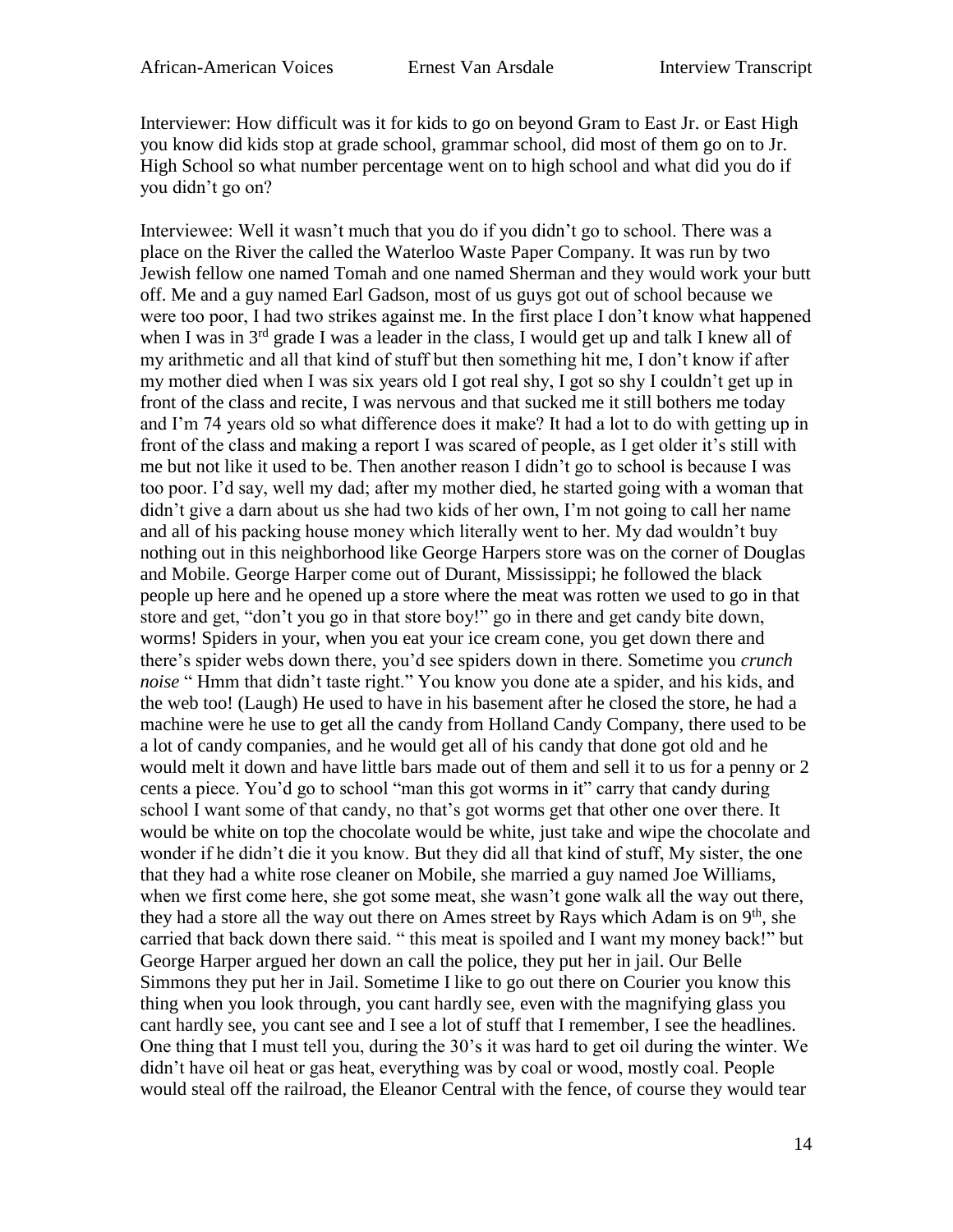that fence and make a hole. I have seen preachers up there stealing coal. My brothers they would build what they call find a ground have a ground like Old mad Garrison and let them put a stove in there because sometime the train would come through at 2 or 3 o'clock in the morning. *(Whisper)* " Here it come" you'd hear the old train, *impersonate train noise,* coming into town you know and they would go and throw that coal off of that grade that I was telling you about that they built, where the Lawndale playground is. Starting from right there on Lyndon right where I'm pointing at to the Mobile Vine you'd see big old lumps of coal coming off of there. Well me and my brother we little, so we had us a little wagon so we'd go out there and some of them lumps was this big but then guy was men. Guys still living named Boot Mowhead, all man, if somebody would have taken him training her would have beat Joe Lewis in the ring he was a built powerful, he didn't know his own strength. Another guy, Frank Nun and my brother Bill, my one brother, oldest brother Danny, he wouldn't go up he'd wait till some body else got it while they was up there throwing he'd be stealing their coal (laugh) taking it to his girlfriend or my brother George. George didn't steal coal he wouldn't bring it home he would sell it.

Interviewer: Now you said you had a garage?

Interviewee: Just like uh…

Interviewer: a garage with coal in it

Interviewee: Somebody had a garage that didn't have no car or no horses in it, they would let them have it and put a stove in there and maybe some bunks make your own bunks, out of old mattresses something to lay on just somewhere they could lay with a kerosene lamp. You could always pick up an Eleanor Central lantern but you had the red globe so you had to buy you a globe that you could make a light out of.

Interviewer: So people were living in the garages then, that was home?

Interviewee: They were staying there too get coals, but you could buy a ton of coal for five dollars

Interviewer: If you had five dollars.

Interviewee: but if the people had it, see in them days people had a lot of bootleggers, they had bootleggers all over the north end, they had houses of what they called prostitution and they would you know visit them houses, white men, I've seen them, see the women sitting in the windows they'd see me they'd close the shades but all up Mobile Street old Ladder Street. This house here where I'm at where you're sitting at now was called the Plantation Barbeque. It had a big sign down there, see this is four acres this whole block both guys are dead. In 1947-'48 cars were parked all up and down this street all out in here was cars parked mostly weekends, the sold barbeque I can so you the pit, it's still back here in the back. They sold barbeque, it was good barbeque but I couldn't get in here, these guys; should I be telling you this? I mean most of these people are dead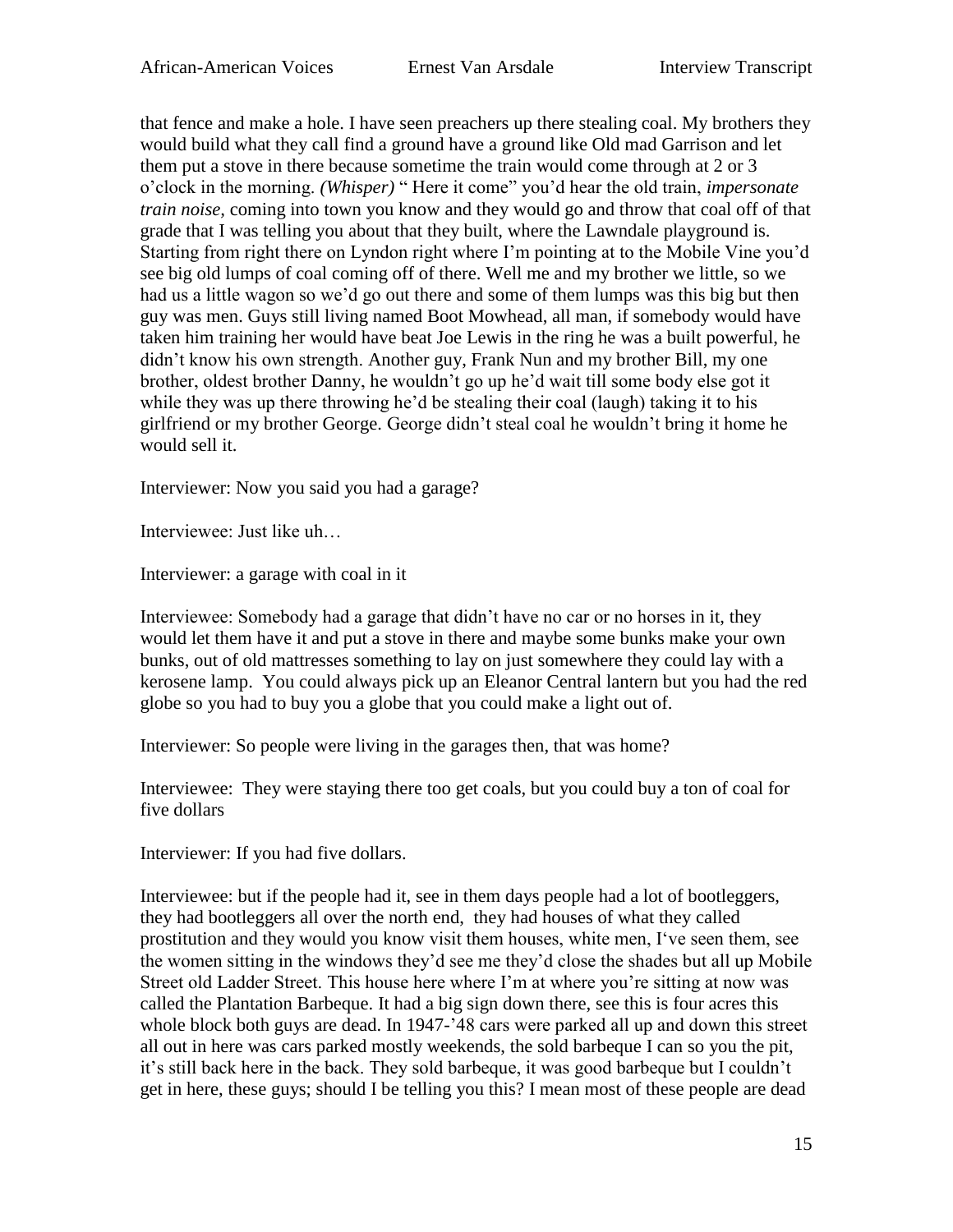Interviewer: Don't mention any names.

Interviewee: I'll mention me, I tried to get in here but they had young black women they would go to places like Iowa, University of Iowa, they would go across the line, Minnesota different, these were young girl but you know who come to this house lawyers, I know what I'm talking about, I'm not telling you nothing that's not true. Lawyers, judges, doctors people with money, they were white but black men couldn't come here to go with these girls in this house.

Interviewer: It was run by two black men?

Interviewee: Yes but I'm not going to call their names.

Interviewer: There was always, as I understand it and from what I had been told,. There was always and element in Waterloo that was able to avoid or the laws to sell liquor or whatever else there was and the reason they were able to avoid the law is because the law often time was there taking part. There was a set of rules for majority people but there was another set of rules for the plantations or the barbeques and that's what made it so difficult for the black community particularly the black churches because they had to live side by side with two sets of rules.

Interviewee: The black churches tried some of them, I said some of them. Its like it is today with your crack-cocaine I aint going into too much of that but I'm going to say one thing back in the 30's and 40's we had a sheriff, I know this for sure because I was in these, I used to drink a lot, I aint drank in four year I used to go to bootlegging joints. At one time I tried bootlegging myself but I drank up all my stuff, I just wanted company I was living by myself and I just tried it but I'd give everything away. I'd get my money back that I'd paid for the stuff then I'd put everything on the table and say, "ya'll take over I'm gone" so I'd take off and leave all the whiskey there, but what I'm saying is we had a Sheriff in Waterloo that took what they called payoff and I know one woman that had a baby by him, she's still in Waterloo, both the daughter and the woman. I aint gone have people know.

Interviewer: But the law would go into place like the clubs where there were illegal slot machines and so they never went in that door…

Interviewee: "Alright, you can run this place, you understand but I don't want no white men…no women and no white women in here period!" Cause you know the after hours.

Interviewer: Because the after hours places were famous

Interviewee: yeah

Interviewer: Was Spider Curse and after hours place?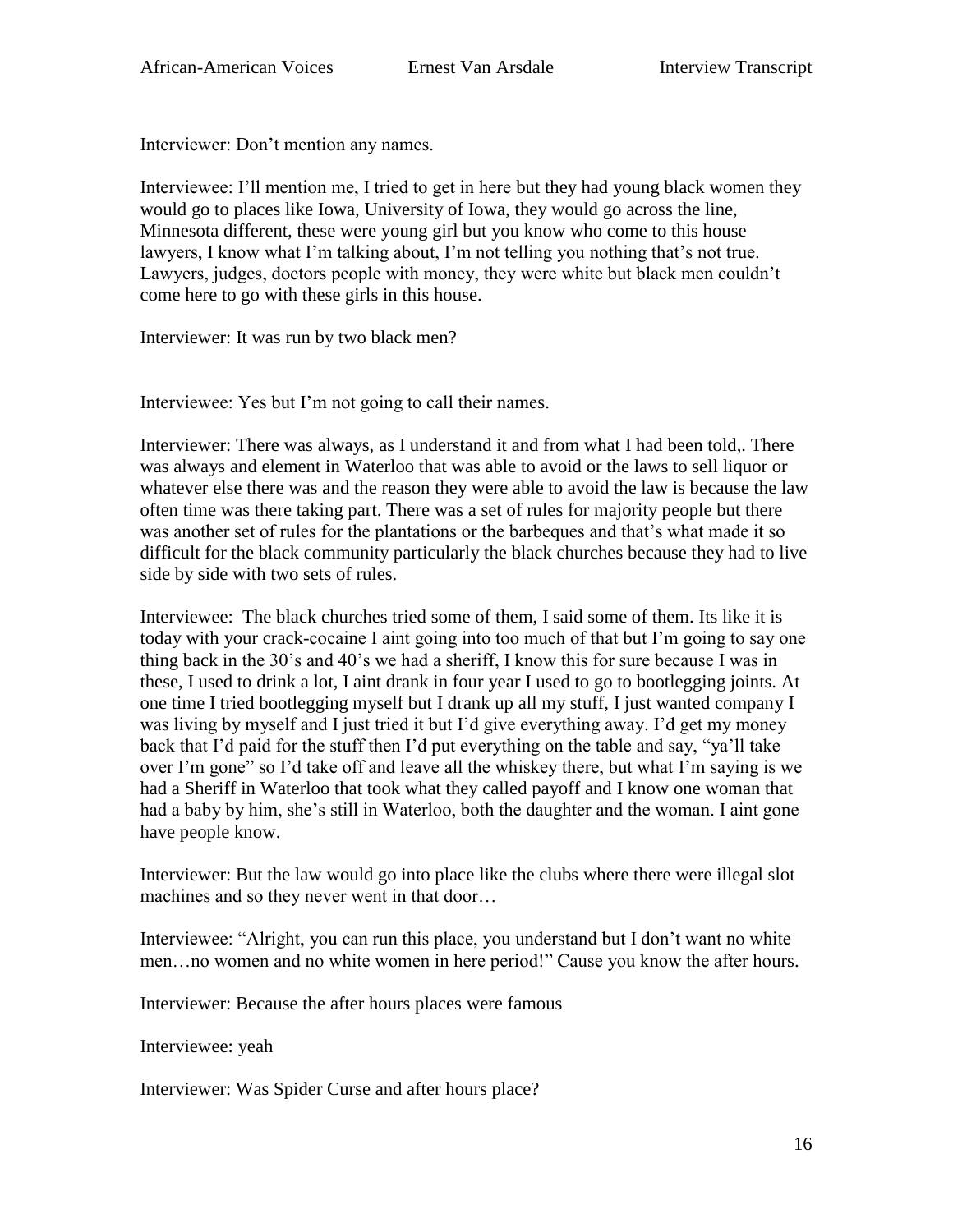Interviewee: Spider Curse had a dance hall out were the John Deere new foundry is in fact you could walk right out of Spider Curse and right into Electric Park. But Spider he had ot a leg shot off in WWI and at one time he was a boxer but he was one that would let black people have a dance in his hall. Now this is something you probably don't know, black people weren't allowed to use electric park, the park and the dance hall but once a year I mean is a hole in Waterloo I mean the emancipation the  $3<sup>rd</sup>$  of August when they would have barbeques and they would even have a dance just for black people. Now when a black band like Duke Ellington especially Lewis Armstrong was here a lot because he was not only a good musician, he was a showman. Yeah he showed his teeth and everything and they called hid Satchamo. Now when Satchamo, Cab Calloway, Duke Ellington, Jimmy Lungfords any of them guys come here they could go to electric park but we couldn't go we'd have to look in the window you know if they'd leave the shades up so we could see you couldn't go in there to hear them, you couldn't go to dance, and you couldn't go to the bar. That happened all through the 30's.

Interviewer: Did people like some of those groups ever go over to Spider Curse to play?

Interviewee: Yeah, Ray Charles, my wife, when I started going with here see we've been married since 1960 but we went together almost about 3 years before we got married on account of her color.

Her folks did want me in the family and my folks. But I already had a brother and sister that went over the line my brother George married a white woman and my sister married Old Man Whitland head of the Waterloo coal company down by the railroad tracks Elmer Whitland. People raised all kinds of hell but it was my life and it still is, we've been together over 40 this is starting on our  $41<sup>st</sup>$  year.

Interviewer: Ray Charles?

Interviewee: Ray Charles used to play the saxophone and he could play it. He would play the saxophone and of course the piano just a young kid when he used to come here out to Spider Curse. Spider Curse would give people breaks, black people but black people had the fun at Spider Curse and believe me we had fun but when you got through with the dance, where was you gone eat. The first place that let use eat was the Mandarin, a Chinese place down there and they let us eat there. Bishops was on the corner of Sycamore and 5<sup>th</sup> Street. Yeah I remember that green and black drops of granite all around it. I remember as kid I'd be, nose running had to get up on my toes and watch them people eating all that food and women would say "Get over here" and I'd say, "Well where are we going to eat?" We'd be coming from the show but we couldn't go in there.

Interviewer: Spider Curse you could go and dance you could listen to groups black entertainers but the big bands wouldn't go over there like Duke Ellington, they would go over there to Spider Curse.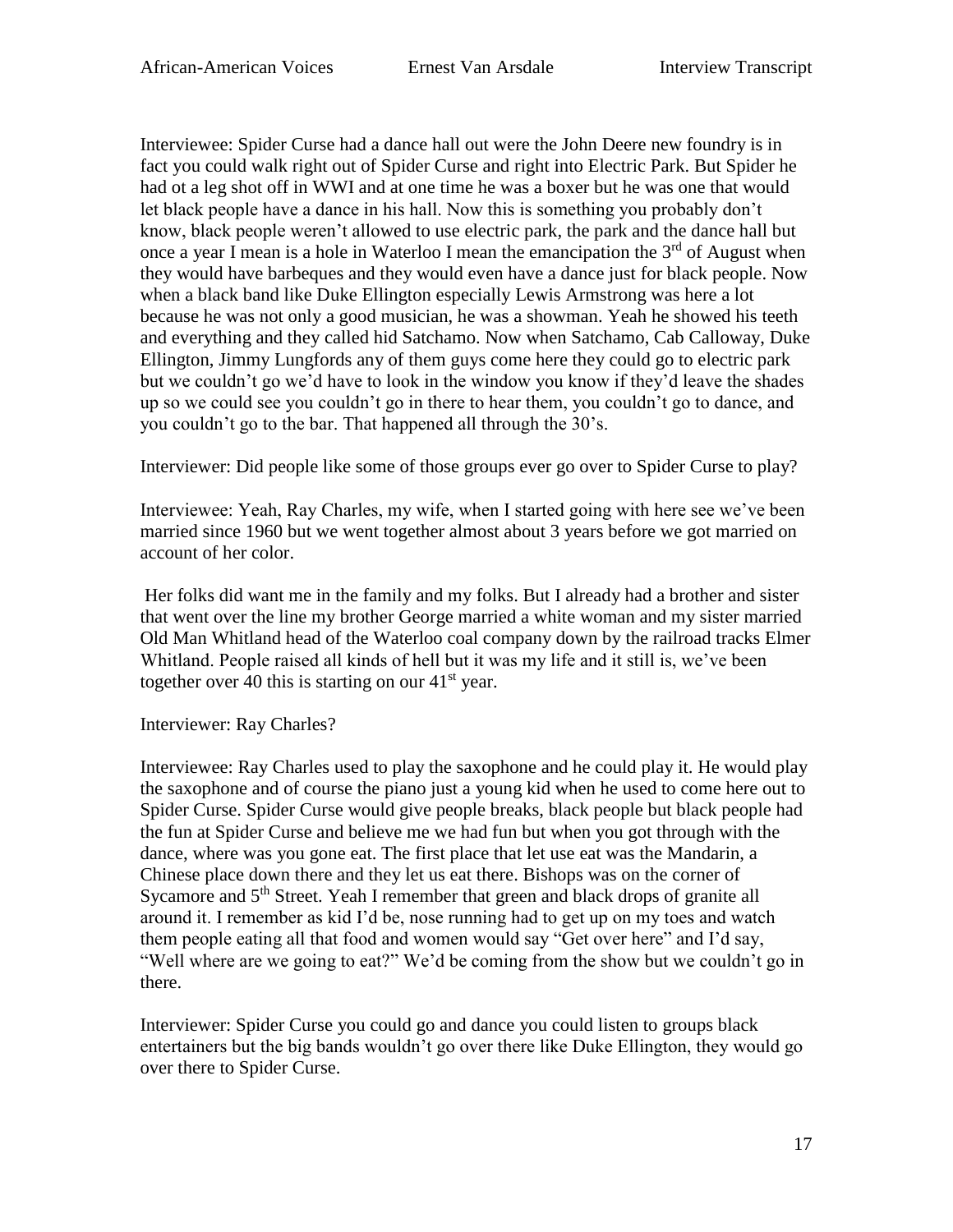Interviewee: Yes! They played. Duke Ellington played, Duke Ellington sat… I had a beautiful sister my sister younger than me, about two years Dotty. A woman named Mrs. Qualls a black woman she had a place out there, Chicken Shack, they called it she used to fry some chicken bite down it grease running all down. But Duke Ellington sat with me and Dotty all night. Papa said, "You watch your sister boy. You watch her and you stay with her, you hear." And Duke Ellington said "I'm going to come back to this town and I'm going to open up a restaurant. I'm going to open it up and I'm going to let you run it." He told my sister Dotty that but he never did. Wait now let me get it right, you might be right. Maybe he played at the Electric Park but he come to Mrs. Quall to eat it was out by Spider Curse a little old shack but it was a chicken shack where you could get you pig feet, pig ears, tail and chitterlings and stuff greens and stuff.

Interviewer : I think it was Earl Garrison who told me that often times when Ellington or Cab Calloway would come through town they would play on a Saturday night at electric park but they couldn't stay in a hotel in town so they would stay in peoples homes and Sunday morning while they were wait for the train to come and pick them up to take them to Omaha or Denver or where ever they were going to go next, they would set up in a yard in the afternoon or morning waiting for the train and they would start playing and they would have sort of an informal jazz session.

Interviewee: I was raised with Earl Garrison we started Kindergarten in gram school om 1930 Earl is 11 day older than me. We were both born in October 1925. Mr. Garrison, his son Frank Garrison, Frank Garrison, Earl's brother the one that brought most of the bands here him and old man Garrison, he worked the Eleanor Central he come our of Water Valley, Mississippi. He is the one that put up the money and Frank was just a happy go lucky kind of guy, he could get along with everybody and Frank had a lot of bands come by here through his dad old man Garrison

Interviewer: Who he would act as an agent here.

Interviewee: I'm going to tell you something you won't believe. You know the guy on T.V. BB King he used to come stay with Old Man Garrison in the 30's and other 40's he would go to Rothmans store and get him a chunk of bologna " I need some bologna" BB King. Bologna and crackers but he played the guitar around you know see, I don't care how talented you were if you were a musician you had to stay in your own place. I'm not talking about just in Waterloo I'm talking about all over the country. You know who really got the black people out, like Chuck Berry, what the piano player *Tutti Frutti*

Interviewer: Oh… Little Richard

Interviewee: Little Richard all these big bands was Jewish people. They could see the hand writing on the walls, they knew it was coming. People like the woman that brought out the song You Ain't Nothing but A Hound Dog it was a black woman, Elvis took that and made millions! Big…see I told you my brain messes up…I cant think of the name but it was a (Phone rings) Excuse me for a minute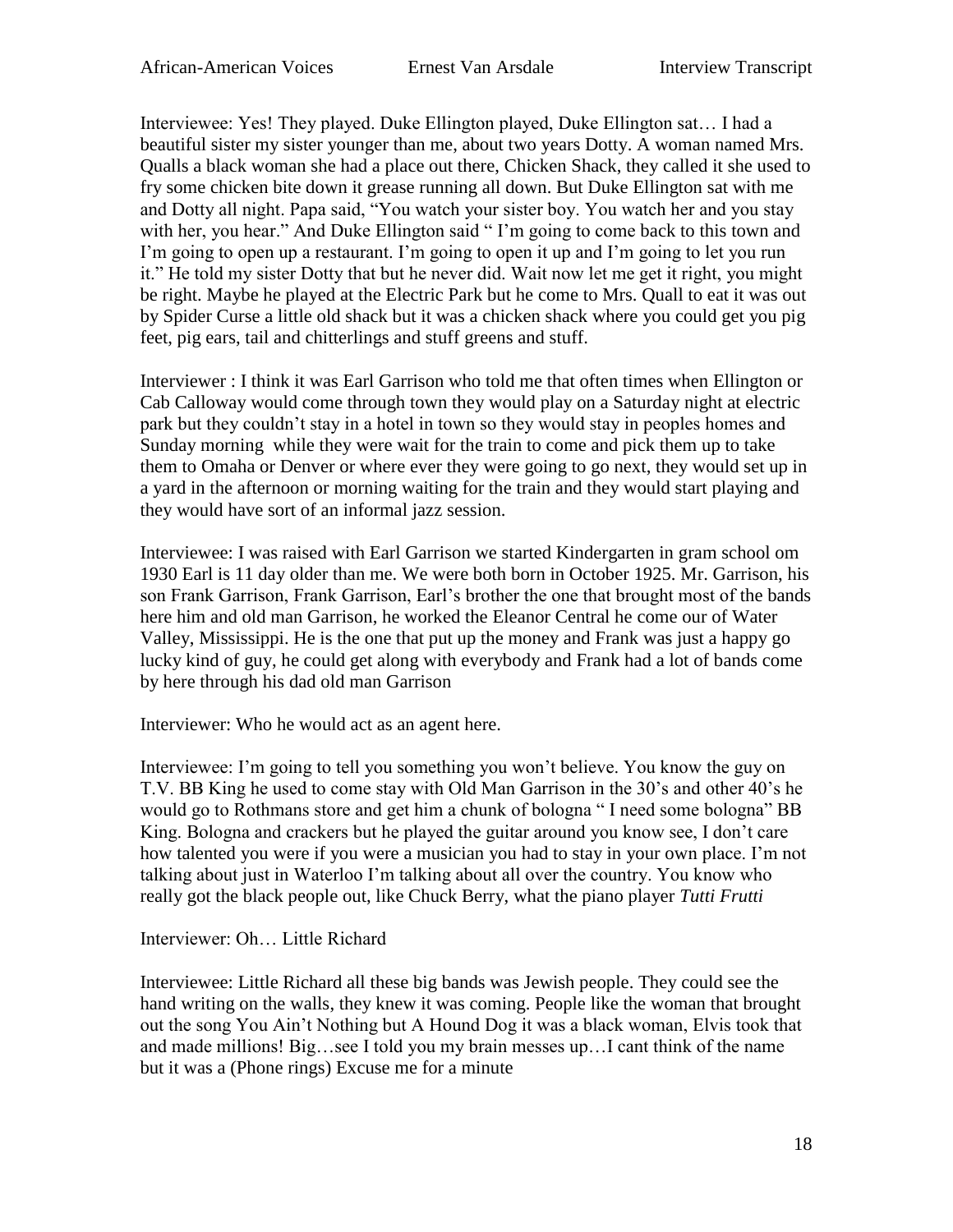Interviewer: alright we'll turn that right off. Where live, we've talked about entertainment, we've talked a little bit about that athletics and sports, we've talked about school. Tell me a little bit about where your dad worked at Ralph and what you did as a young man when you were working, bring us up to let's say WWII

Interviewee: My dad worked all his years driving hogs. I think that's why he lived so long he lived to be 93. Driving hogs was a very filthy place, they had a place out at Ralph they called it the Hog Hotel where the farmers bring their hogs in and they at slats wasn't no windows you had to have air to ventilate the place. See people don't realize how much dirt and dust can accumulate when they come off a farm especially in the wintertime. Well, you can't wet them down because they would fall on the ice, the water would freeze. We had very bad conditions; working at Ralphs for black people my dad was the hog driver. They had what you called hog shacklers all black.

Interviewer: What did the hog driver do then what did the hog shackler do?

Interviewee: the hog driver drove the hog from the hog hotel to the place of slaughter. My dad would drive them to a guy then they had what they would call hog pinner's they would them into a pen, boom, dead end. They had an elevator that went up and had hooks like this you'd take a shackle a chain you put a hook around the hog one leg, hind leg, you'd run them hog in with them facing the wall and the hind parts facing you and you took, Ill try to show you. You brought them in a place like this you got your chains on a rail here what they call shackles, get a shackle, put that hook around that hind leg and put it on the thing and hold it and it would go up. Sometimes that hog would kick and fall off.

## Interviewer: Hog still alive

Interviewee: Yeah, just got one chain on his hind leg, that's called hog shackling. Some guys could get as many as 35 hogs without missing, not to many of them. Now you got hogs in the 30's, (heavy sigh) had to get my wind again, that weighed as much as 500 pounds 600 pounds. I've seen hogs that way over 1000 pounds.

Interviewer: They weren't lean in those days

Interviewee: They raised them for their fat. How much they weight? Hogs… the Sows would come in where their… should I call it breast? Their breast would be wore to raw, nothing there it so fat. The farmer used what they called slopping the hogs in them days, what we throw in the garbage, food we didn't eat, or any kind of foul smelling, the hogs would eat anything find them with nails rocks anything. Now days they raise them for there leanness you know,

Interviewer: Now when you shackled a hog you not only had to be quick, you had to be incredibly…

BOTH: strong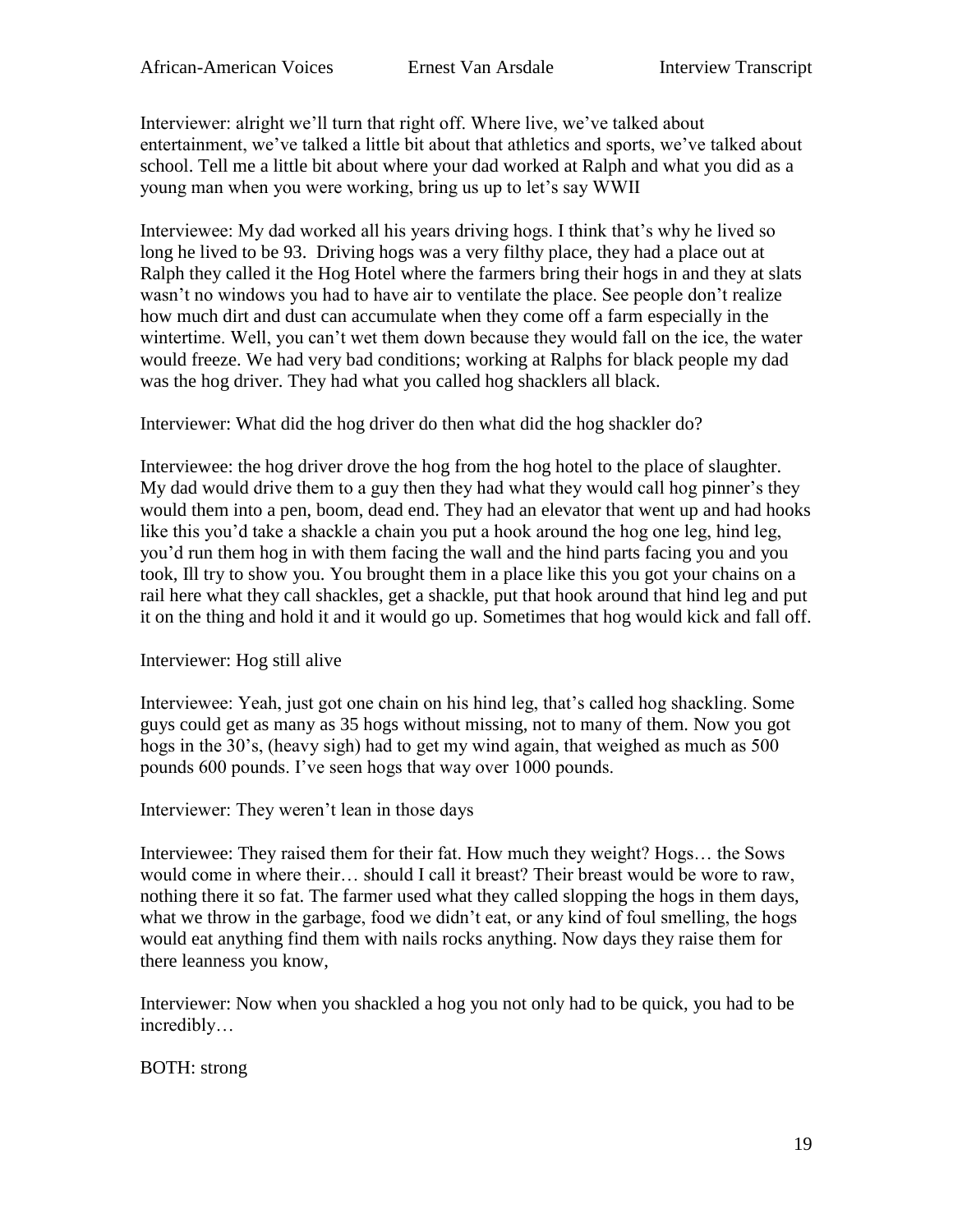Interviewee: the best hog shackler I ever seen was a guy by the name of Gomery, we called him Stream Line, he's got some kids that still live here. He wasn't no big man but he was strong and he had a record of about 35-40 hogs without missing them things that went up. He worked hard all his life. He's the one that started junking around here in the Black neighborhood, him and a guy named Charlie Green they started, had all his sons doing the same kind of work. All of them doing, well I don't know if they doing it now cause they up in age like I am but hog shackling, when the hogs went up a guy stood on a table named Johnny Mims, he was the best he started in 1921 he stuck them in the neck now them hogs is kicking and it's dangerous you had, I got a hog stick a knife in it you wanna see it.

### Interviewer: Later on I'd like to see it yeah

Interviewee: Well anyways he's stood on this table now he's got to stick hogs on this side of the table and this side of the table and them hogs is kickin and some of them big sow's (pig groaning noise) they upside down, they in pain, they kicking they cant get away that chains on they leg it a wonder you couldn't hardly see from the steam from the blood. Blood on the floors that deep, that's where I started working I was dropping shackles, my job was dropping shackles, down to the deshacklers.

Interviewer: Once the hogs were off, you grabbed the shackle and sent it back down?

Interviewee: No the hogs was on their rail and the shackles had a hook and they would take wax and wax these rails and they would slide down to a guy that would drop them in a tub of hot water. I seen two guys drop dead on that job. That chain and a hook and they'd push down and pull this chain off the hogs hind legs and would drop them in the tub of hot water but all that strain all day and the foreman hollering "Get them hogs1" it was terrible "Higher, your running short of hogs!" You running 660 a hour on the rail upstairs but you got to drop about 700 hogs to keep that rail full and we had little old foreman riding Jack Farley, he wore most of the time an undershirt he had what I got now congested heart failure and he couldn't hardly breathe but he knew how to work people and all the way from where my dad worked form driving hogs, pinning hogs, sacking hogs, sticking hogs, dropping them, the tub was all black when you pull them hogs you had a hook where you had to pull them through this hot water.

#### Interviewer: Basically still all black men working here

Interviewee: all black, all right you got black on the tub. Then the hogs go to a scraper number 1 thank to just throw them all of just take the hair off of them, and they put chemicals in this tub it had something to do with help taking hair off the hogs but it was working on the me. We had guys that would come up with their nerves all shot we had something what you call rusolosus we called it Mauter fever. This is during the war I'm talking before 1942 43. I started in 1942. These guys, in the winter you could hardly see because of the steam accumulating, you know you could hardly see, it stink, you got blood, you got dirt from the hogs, you got manure from the hogs, and urine all this tub of water and all this had foam from the water from the dirt. Now a lot of people don't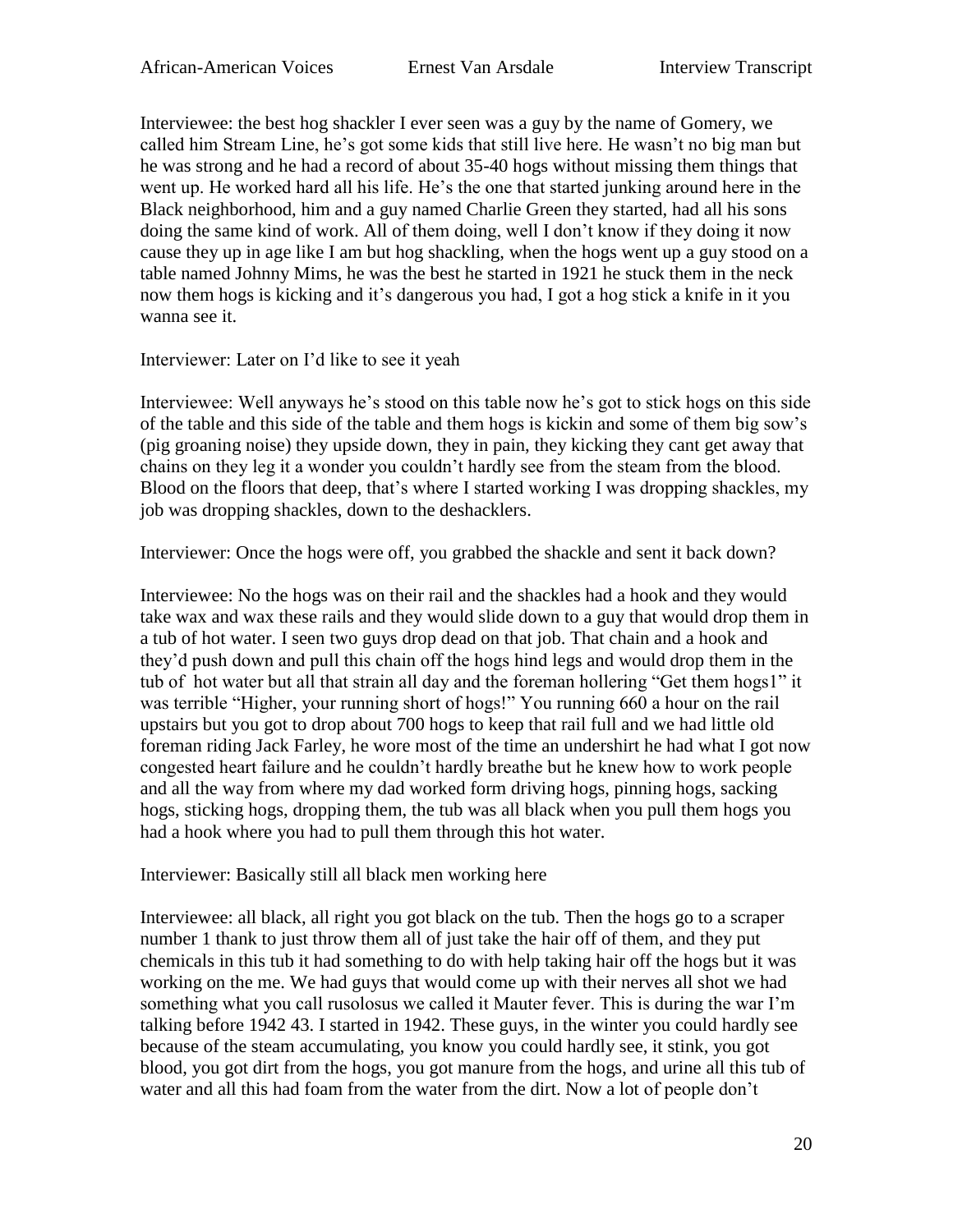realize but hogs got a lot of ticks on them, behind the ears. And they have it all over their bodies different kind's of insects, in the summer time it's pitiful. When these hogs come out of scrapper number 1 they go into scrapper number 2 now they come out on the conveyor. Now they got to be turned a certain way so the guy can cut the tendon in here we call it cutting cords with a short little knife and they cut these cords and they put what they call a gamble stick through it's hind legs and they be hanging upside down and that's how they went to the packing house where they open them and gut them and salt them. All down here after they come out of the scraper they went through the Rosin. Rosin is something like tar, it's real black and it come from trees and they cook it and the hog will go down there up to gambler stick he emerges with his head first, his head is down in the rosin and he'd moving along and when he comes out he's jet black and shiny but its tar but then its some water that kind of make it little so you could work with it guys would have a bucket of cold water, dip their hands in it and pull that Rosin off starting from their hind legs on down, till all the way off. Well it took the hair out by the roots if it worked right. Now you got black and white see because its bathe it hot especially in the summer because you got this thing cooking the tar and keeping it hot and it was terrible. That where you seen some pretty tough people

Interviewer: After the Rosin where did the hog go after that?

Interviewee: After the Rosin we had two guys on two great big blow torches the first job would burn up the top of the hog the worst part was around the neck, head; the head is still there you know and that where all the wrinkles were around his ears and they burned it see the hair was still there and you could smell it. All the hair didn't come off.

Interviewer: got you so they were still cleaning it off

Interviewee: Yeah, then they'd go upstairs to the, this is rabbit I'm talking about go up incline where a guy would put them on a rail then they'd go up, then the shaving rail you'd have guy that would have long knifes and they would shave the hogs where the hair didn't come off it went around and they had what you called "bum-gut droppers" guys that cut the booty out you know what I mean and other parts of the hog

## **(END OF SAOUND ON TAPE)**

**TAPE #2** 

Ernest Van Arsdale

## **(SIDE A)**

INTERVIEWEE: I started in 1942. In the winter you could hardly see because of all the steam accumulating from the steam. You could hardly see, it stink you know it smells. You know you got blood, you got dirt from the hogs, you got manure from the hogs, and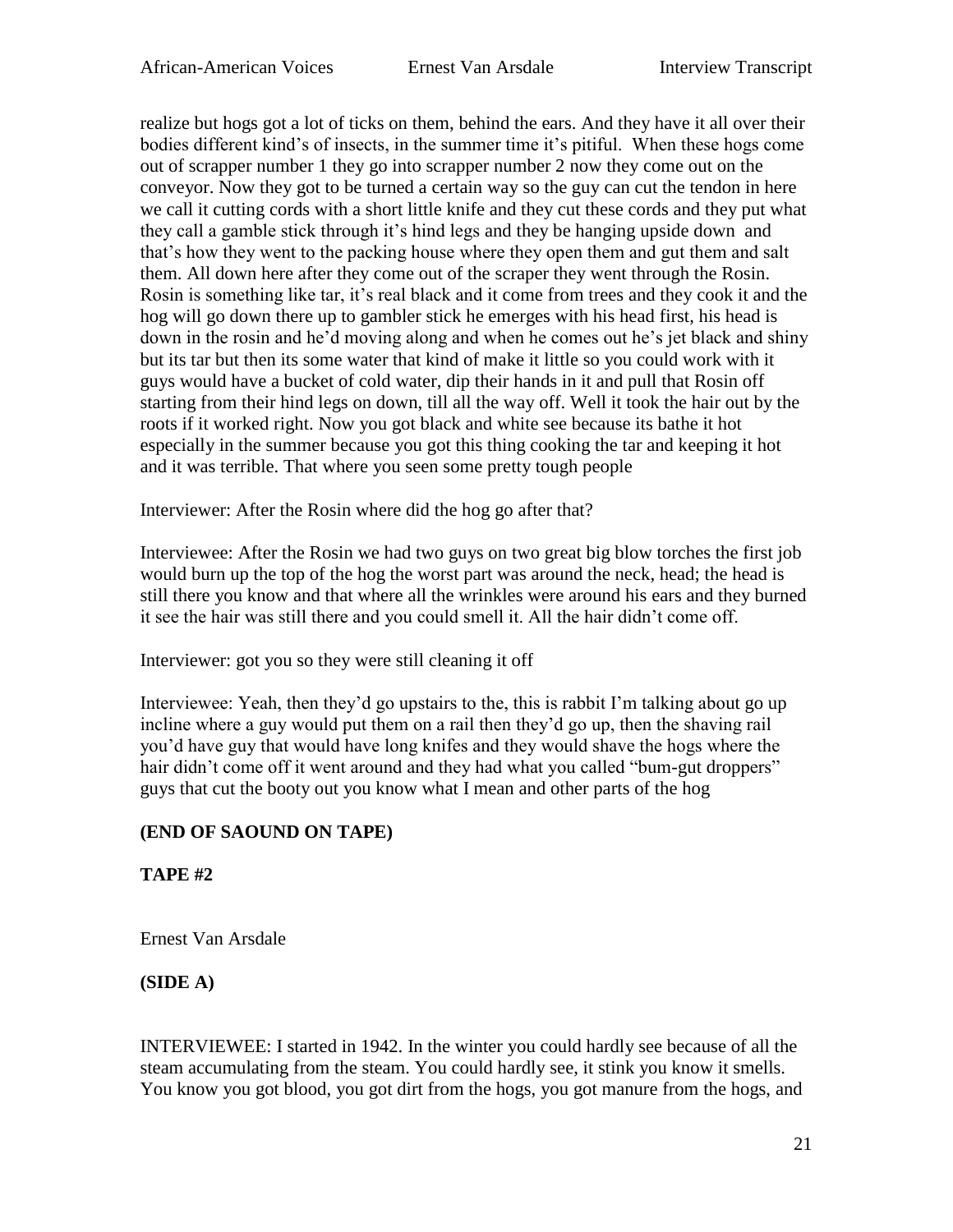urine. All this tub of water and all it had foam on the water from the dirt. Now a lot of people don't realize it but hogs had a lot of ticks on them behind their ears and all over their bodies different kind of insects, the summertime was pitiful. When these hogs come out of scraper number 1 they go into scraper number 2. Now they come out on the conveyor, now they got to be turned a certain way so the guy can cut the tendons in here, they call it "cutting cords" with a little short knife and they'd cut these cords and they'd put what you call a gamble stick through the hogs hind legs and they'd be hanging upside down and that's how they went to the packing house you know where they gut them and open them and salt them. All down in here, then after they come out of the scraper they go through the rosin. Rosin is something like tar. It's real black and it come from trees and they cook it and the hogs would go down there; up to the gamble stick and he emerges his head first. His head is down in the rosin and he's moving along, and when he come out he's jet black it's shiny but its tar. Then there's some water that kind of makes it loose so you could work with it. Guys would have a buck of cold water they'd put their hands in a pull that rosin off, starting with their hind legs on down till all the way off. It took the hair off by the roots, if it worked right. Now you got black and white see because it's bad it hot, especially in the summer because they got this tar, this things working cooking it, keeping it hot and it was terrible. That's where you see some pretty tough people. There's some tough people working all the way back.

INTERVIEWER: After the rosin where did the hog go then?

INTERVIEWEE: After the rosin, you had two guys on torches, great big blow torches . They got one that would cook and burn up the top of the hogs. The worst part was around the neck, the head. The head is still there you know and that's where all the wrinkles were; around the ears and then they'd burn that and you could smell that hair burning. All the hair didn't come off.

INTERVIEWER: I got you. So they were still cleaning it off?

INTERVIEWEE: Yes. And then they'd go up stairs to the, this is the rail I'm talking about, they'd go up incline where a guy would put them on the rail then they'd go up. Then the shaving rail, you'd have guys with them long knives and they would shave the hogs where the hair didn't come off and it went around and you had what they call "bum gut droppers" The guys would cut the booty out. You know what I mean and the other parts of the parts was female. And then thye would have guys with a knife, I got one of them in there too, who would open hogs and they would make a line all the way down the middle and then they would go down to the breast bone; which is hard some times they would have to have a machine to do that. Then they would do that, then they would have what you called "gut snatcher," which was a tough job; Oh god! They would wrap that bum gut around their arm and go in a grab right around the lung, the hog is open now it's got belly hooks to open it up, then they'd reach down in there and get that round lung and get the whole gut…

INTERVIEWER: and yank it out.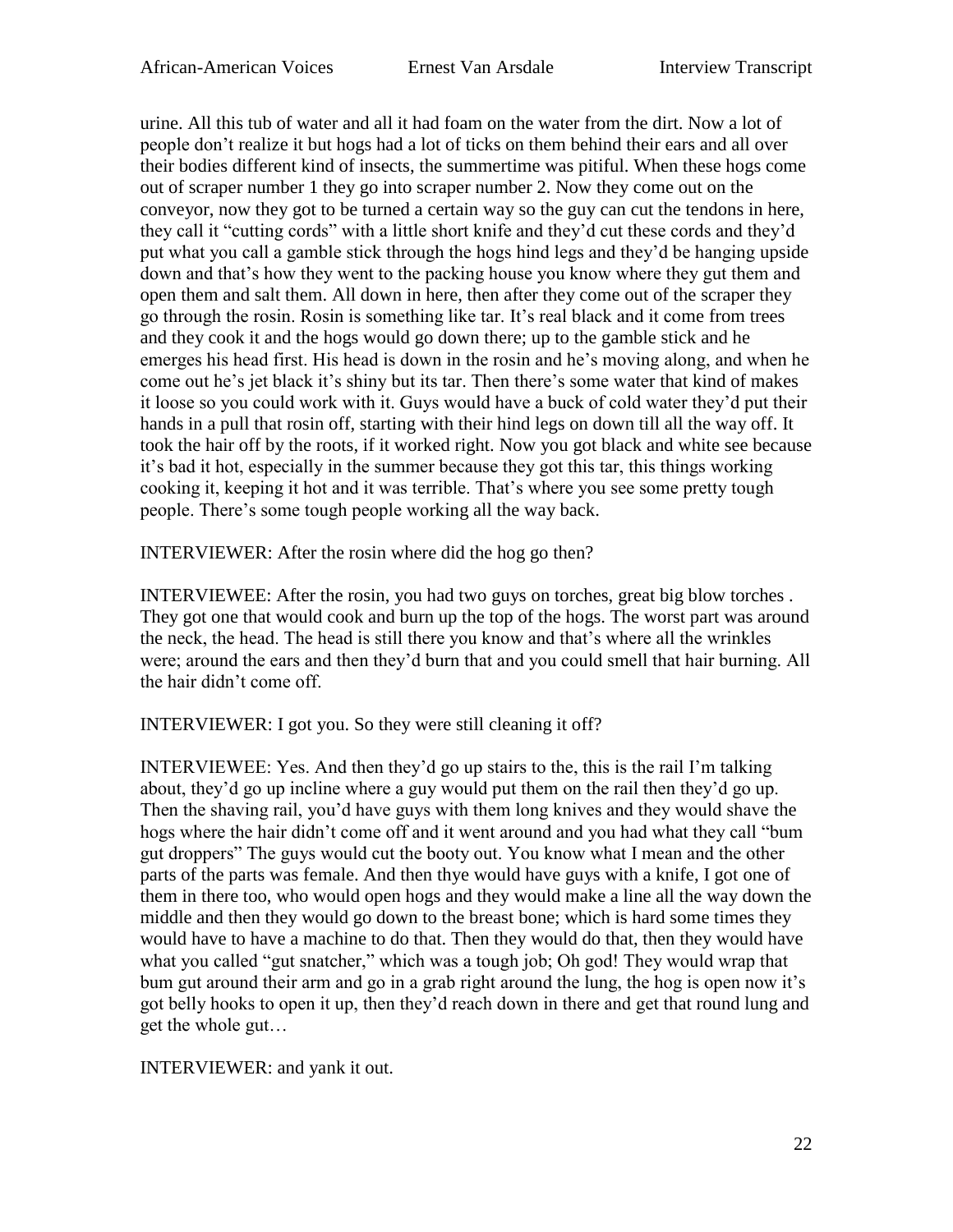INTERVIEWEE: could you imagine a hog weighing 600 pounds, how much them guts must have weighed? It was two guys doing that hardly had any room. Why they would take them guts and put them in a pan and move them right along with the hog they had come out of. Then you got your inspectors.

INTERVIEWER: What's this type of knif?

INTERVIEWEE: This is a sticker knife. It's sharp on both ends, up here and here. This here is very important, you get this off of our boots we used to buy, and we'd get the leather strap and take it and put tape around it. You put this middle finger in there so when you stick the hole, a lot of guys just a break and their hand run up the blade. You got a razor sharp knife this here is needle sharp, suppose to be. And you stick that hog standing on the table, grab him by his flank, grab him by the flank and stick him in the neck and the blood just (*swoof)* blood all over your face. And all I had was Copenhagen, if I didn't have Copenhagen in my mouth I had blood and you got an apron on and this is when it was shackled. Now a lot of times a hog coming up, you got this knife, I was taught by the best Johnny Mills, the hog coming up kicking. Now you can't shut that chain off until he stops kicking, the foreman he's watching you. "Kick that hog!" Alright do you want you job, you got it. But you got this breast bone in there you hit that breast bone, your points gone. I've seen a guy, a hog kicked him and the knife stuck back here. He said he was drunk, New Years Eve 1943. He said, "Ernie, get that knife out of my back" so he shut the chain up. He couldn't get it because when the hog kicked him the knife went and stuck in his back and it was a heavy hog, he was bent all up like (*kick sound)* when he kicked him. So I said you better go down to first aid. Now this here was a white guy and he was good. Some white guys wanted to work around the black guys. Had a old guy named Jakes he'd go down there and shackle until the foreman yelled, " Get out of there Jakes!" I got that knife out. I said, "I'm going to get..." he said, " just don't worry about it" he said " If you go get them I'll get fired." And he finished sticking them with the blood running all down his back. This is a sticking knife. You could stick, I got so good I could use this knife to stick the little hogs or the big hogs, the light hogs or the heavy hogs, we called them heavy hogs but you had to be good with this. You had to have it sharp, you had to know how to sharpen that knife, you had to know how to make that point. The main thing is that you had to know how to grind it; how to make it. This is an ordinary butcher knife, they just cut it down ground it down and they put that on there and you put your finger in there. It made good money but it was very dangerous and you were always cough because there was hog dust in the air. They gave us mask to wear but you couldn't hardly use that mask. I got to spit my soot, my tobacco out. I got a mouth full of snuff. You know, "You got to stop spitting, you got to stop using snuff, you got to use that mask." I said, "Well." Some guys had fungus grow in their lungs with the Iowa City from hog dust.

INTERVIEWER: How far down the line were black men allowed to work?